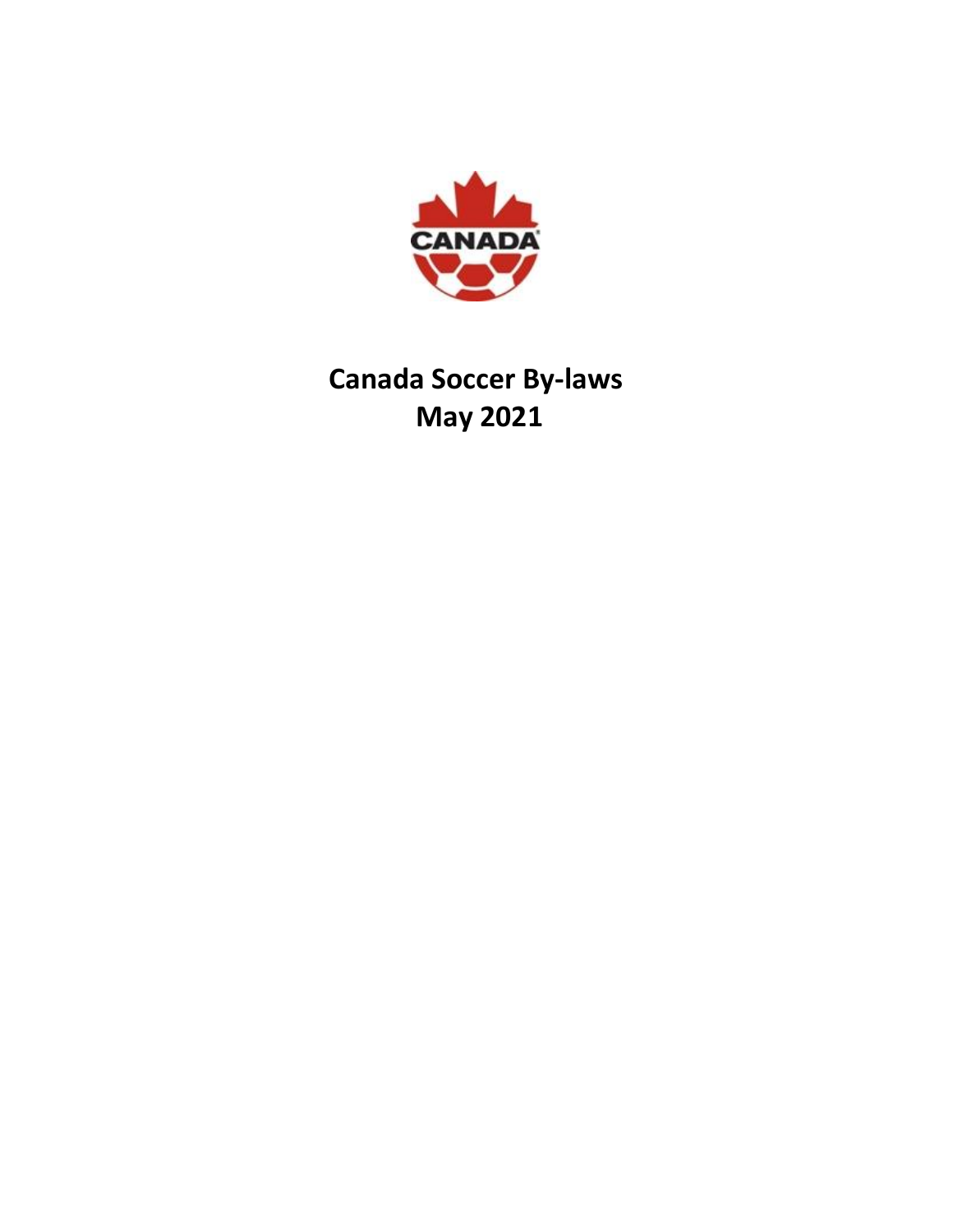

## **The By-laws relating generally to the conduct of the affairs of**

The Canadian Soccer Association Incorporated/ L'Association canadienne de soccer incorporée ("Canada Soccer")

**BE IT ENACTED** as the *By-laws* of Canada Soccer as follows:

#### **SECTION 1 – GENERAL**

## **1.01 Definitions**

In these *By-laws* of Canada Soccer, unless the context requires otherwise:

*"Act"* means the *Canada Not-for-profit Corporations Act* S.C. 2009, c.23 including the Regulations made pursuant to the *Act*, and any statute or regulations that may be substituted, as amended from time to time;

"Arbitration Tribunal" means a panel of one or more adjudicators which is convened, as an alternative to the Ordinary Courts, to resolve a dispute by hearing evidence brought by both sides and making a decision;

"*Articles*" means the original or restated Canada Soccer *Articles of Incorporation or Articles of Amendment, Amalgamation, Continuance, Reorganization, Arrangement or Revival*;

"Association Football" ("Association Soccer") means the game controlled by FIFA and organized in accordance with the IFAB *Laws of the Game*;

"Board" means the Board of Directors of Canada Soccer;

"*By-laws*" means the Canada Soccer *By-laws* in force and effect;

"CAS (TAS)" means Court of Arbitration for Sport (Tribunal Arbitral du Sport) located in Lausanne (Switzerland);

"Club" means an organization operating one or more teams that is subordinate to Canada Soccer or a Member Association;

*"Code of Conduct and Ethics"* means the Canada Soccer *Code of Conduct and Ethics*;

"CONCACAF" means The Confederation of North, Central America, and Caribbean Association Football;

"Confederation" means a group of Associations recognized by FIFA and belonging to the same continent (or similar geographic area);

"Delegate" is any authorized representative of a Member or Members approved in advance of a Meeting of Members in accordance with Section 4.01.

"Director" means a member of the Board of Directors;

"*Disciplinary Code*" means the Canada Soccer *Disciplinary Code*;

"FIFA" means Fédération Internationale de Football Association;

"General Secretary" means the General Secretary of Canada Soccer;

"*Governance Policies*" means those documented policies approved by the Board of Directors that define the roles and responsibilities of, and relationships between the Board, General Secretary and stakeholders of Canada Soccer; "IFAB" means the International Football Association Board;

"Independent Director" means a Director who possesses particular identifiable competencies that will materially assist the Board in performing its strategic and oversight functions;

"Judicial Bodies" means the Disciplinary Committee, Appeals Committee, Ethics Committee, and Players' Status Committee of Canada Soccer;

"League" means an organization providing competition for Clubs or teams that are subordinate to Canada Soccer or a Member Association;

"Majority" means greater than 50%;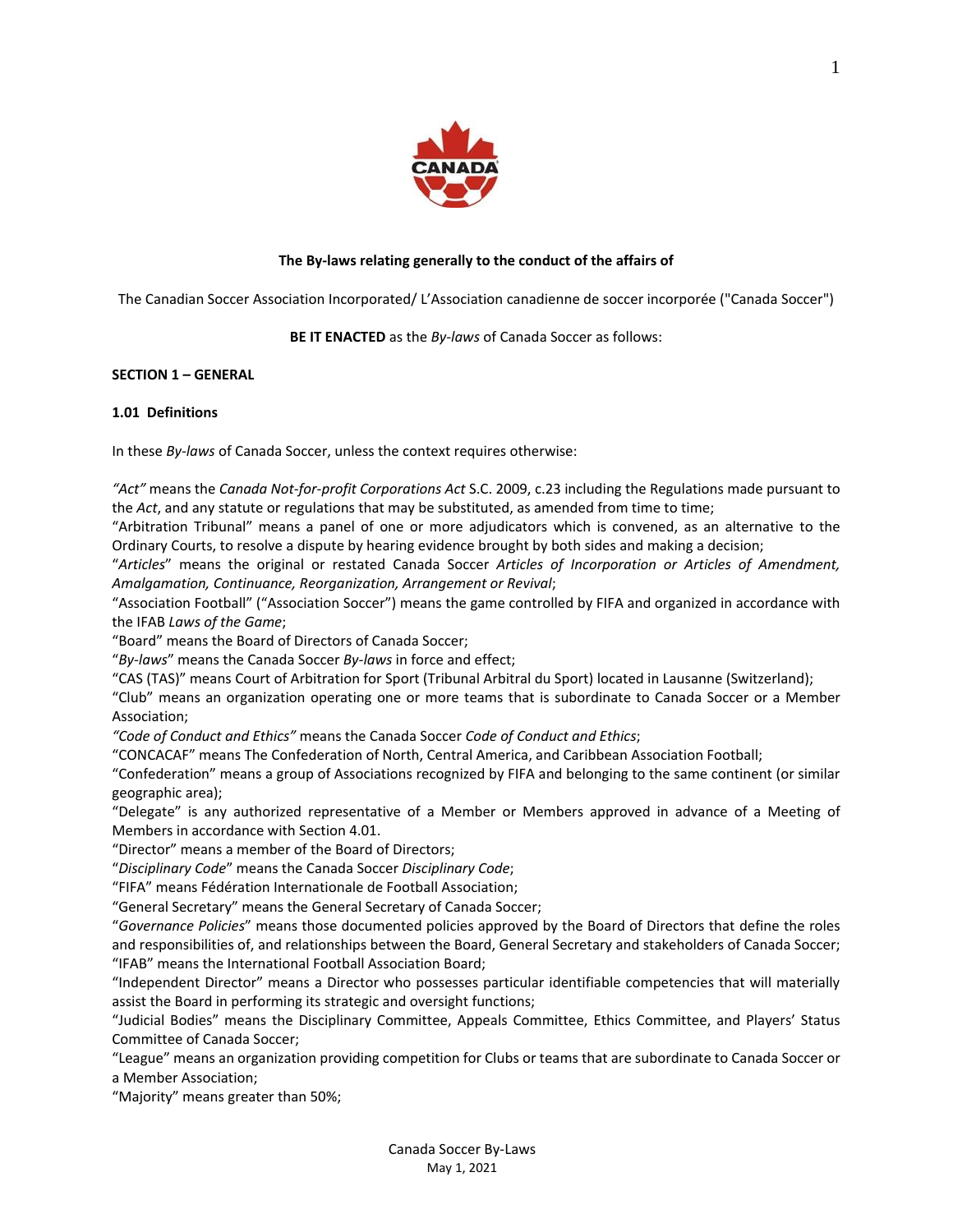"Meeting of the Members" means an Annual Meeting of the Members or a Special Meeting of the Members; "Member" means a Voting Member or Non-Voting Member;

"Member Association" means a soccer (football) association operating within Canada, which has been admitted into membership of Canada Soccer;

"Non-voting delegate" means an individual appointed by a Non-voting Member to exercise all the powers of the Non-voting Member at a Meeting of the Members.

"National League" means Canadian Premier League (CPL)

"Officials" means anyone, with the exception of players, performing an activity connected with Association Soccer, regardless of title, the type of activity (administrative, sporting or any other) and the duration of the activity. Officials include, but are not limited to, all Directors, Officers, committee members, coaches, trainers, referees, assistant referees, fourth officials, match commissioners, referee inspectors, diversity officers, persons in charge of safety, and any other person responsible for technical, medical and/or administrative matters in Canada Soccer, its Members, clubs or leagues, as well as all other persons obliged to comply with the Canada Soccer *By-laws*; "Ordinary Court" means a court of law that hears public and private legal disputes;

"Ordinary Resolution" means a resolution passed by a majority of the votes cast on that resolution;

"Player" means a soccer (football), futsal or beach player registered with Canada Soccer or one of its Member Associations;

"Proposal" means a proposal submitted by a Member of Canada Soccer that meets the requirements of section 163 of the *Act*;

"Regulations" means the regulations made under the *Act*, as amended, restated or in effect from time to time; "Ratify" means consenting to be bound by an action previously taken;

"*Rules and Regulations*" means the *Rules and Regulations* of Canada Soccer;

"SDRCC" means The Sport Dispute Resolution Centre of Canada, which acts as an arbitration and mediation tribunal for Canada Soccer;

"Signing Officer" means an Officer of Canada Soccer who is authorized to sign official records and documents on behalf of Canada Soccer within the limitations as determined by the Board of Directors from time to time.

"Special Resolution" means a resolution passed by at least 2/3 of the votes cast on that resolution;

"Votes eligible to be cast" means the total number of votes allotted to the Members present at a meeting; and "Voting delegate" means an individual appointed by a Voting Member to exercise all the powers of the Voting Member at a Meeting of the Members."

# **1.02 Interpretation**

- i. In the interpretation of these *By-laws*, words in the singular include the plural and vice-versa, words in on gender include all genders, and "person" includes an individual, body corporate, partnership, trust and unincorporated organization.
- ii. Other than as specified in 1.01 above, words and expressions defined in the *Act* have the same meanings when used in these *By-laws*.

# **1.03 Superseding these By-laws**

For a corporate matter not described or defined in these *By-laws* or the *Articles* of Canada Soccer, the Board and /or Membership must address the matter in accordance with the *Act* as far as it may pertain to the subject matter thereof.

# **1.04 Legal Form**

- i. Canada Soccer is a non-profit organization of an associative nature as defined by Corporations Canada and is incorporated for an unlimited period.
- ii. Canada Soccer is a member of FIFA and of CONCACAF.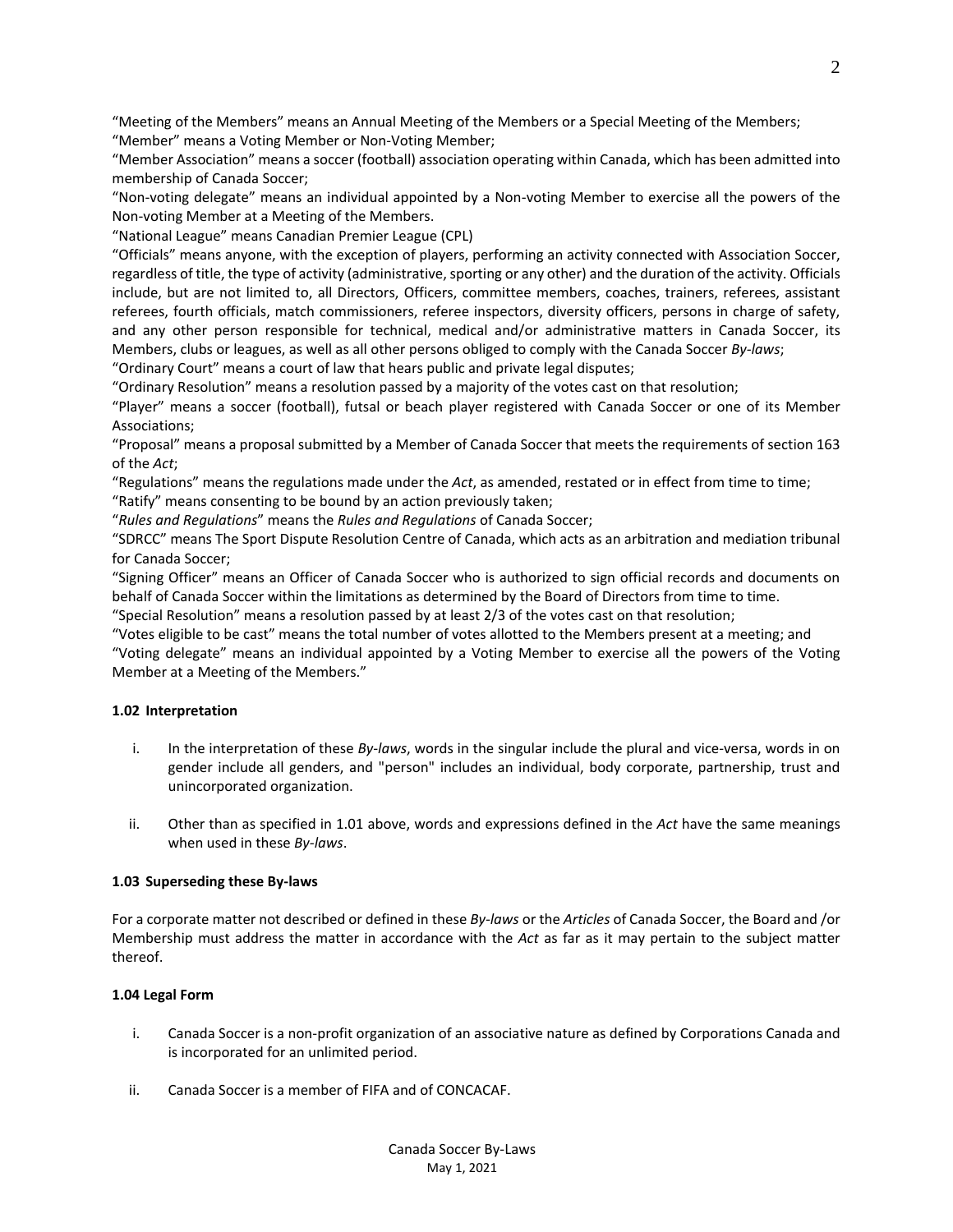#### **1.05 Head Office**

- i. The official head office of Canada Soccer shall be located in the City of Ottawa (Province of Ontario) and may only be transferred to another city by Ordinary Resolution at the Annual Meeting of the Members.
- ii. Canada Soccer may establish such other offices and agencies elsewhere within Canada as the Board may deem expedient by resolution.

#### **1.06 Corporate Seal**

- i. Canada Soccer shall have a corporate seal that bears the legal name, Canadian Soccer Association Incorporated in both official languages and the date of incorporation.
- ii. The General Secretary shall be the custodian of the Corporate Seal.

#### **1.07 Corporate Flag**

The flag of Canada Soccer bears the Canada Soccer logo positioned centrally on an all-white flag standard size "36" by "72". The Canada Soccer logo is legally registered with the Canadian Intellectual Property Office.

#### **1.08 Corporate Emblem and Logo**

- i. The emblem and the logo of are composed of three (3) distinct components: the soccer ball, the word "Canada", and the Canadian maple leaf. The bottom component is half of the soccer ball. The middle component is Canada in Arial font. The top component is the maple leaf.
- ii. The emblem, logo and abbreviation shall be legally registered with the Canadian Intellectual Property Office.

#### **1.09 Official Languages**

The official languages of Canada Soccer shall be English and French. Official documents and texts shall be written in both English and French.

#### **1.10 Execution of Documents**

- i. Deeds, transfers, assignments, contracts, obligations and other instruments in writing requiring execution by Canada Soccer shall be signed by the General Secretary and any one (1) of the President or Vice President.
- ii. In addition, the Board may from time to time direct the manner in which, and the person or persons by whom, a particular document or type of document shall be executed.
- iii. Any person authorized to sign any document may affix the Corporate Seal to the document.
- iv. Any signing Officer may certify that a copy of any instrument, resolution, *By-law* or other document of Canada Soccer is a true copy thereof.

#### **1.11 Financial Year**

i. For the purpose of Canada Soccer, the financial year shall be from the 1st day of January to the 31st day of December following, both inclusive.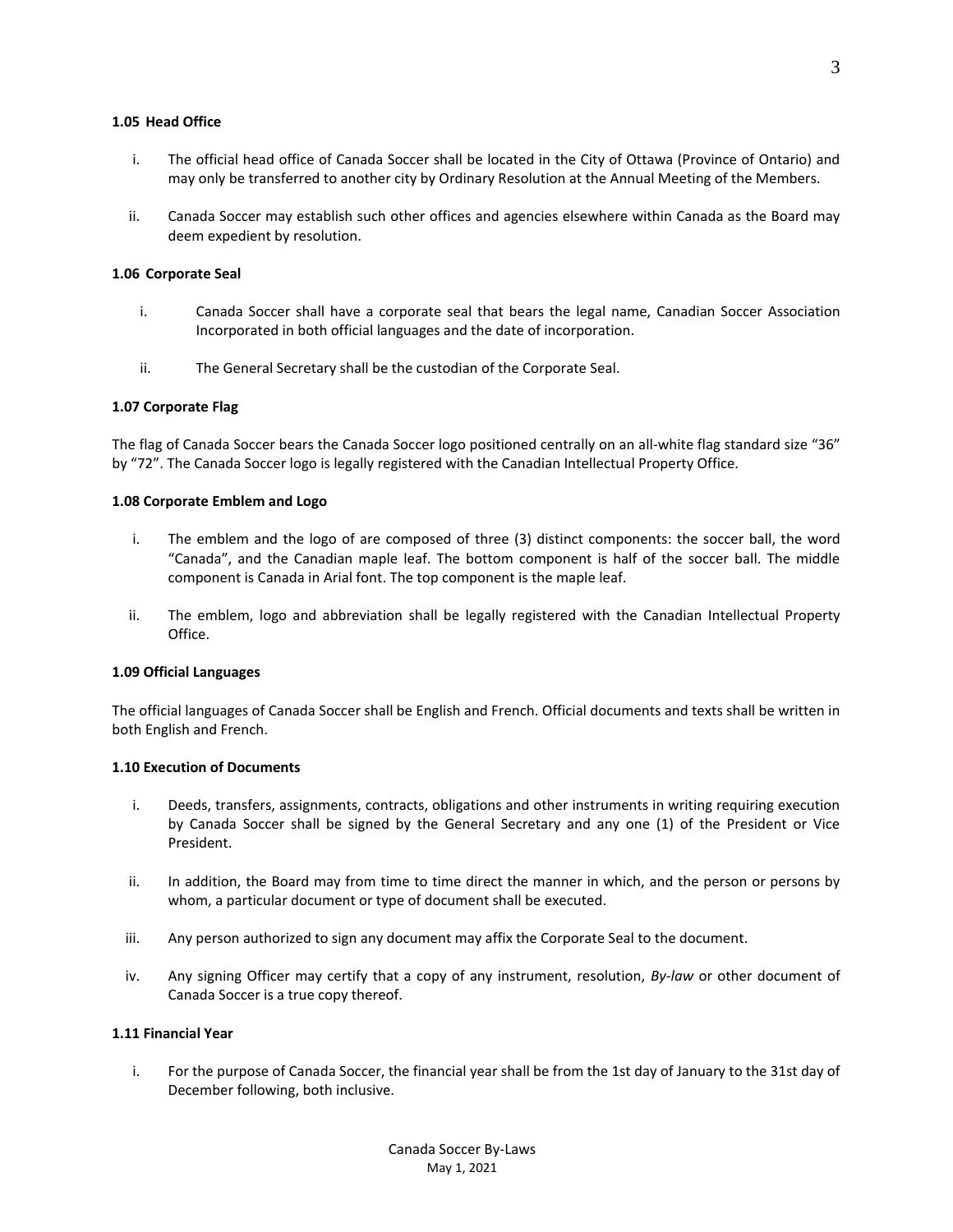ii. The revenue and expenses of Canada Soccer shall be managed so that they balance out over the financial period or as directed by the Board from time to time. Such management shall accrue a financial reserve as determined by the Board from time to time.

## **1.12 Banking Arrangements**

- i. The banking business of Canada Soccer shall be transacted at such bank, trust company or other firm or corporation carrying on a banking business in Canada as the Board may designate, appoint or authorize from time to time by Ordinary Resolution.
- ii. The banking business or any part of it shall be transacted by an Officer or Officers of Canada Soccer and/or other persons as the Board may by Ordinary Resolution from time to time designate, direct or authorize.

## **1.13 Borrowing Powers**

The Board of Canada Soccer may, without authorization of the Members:

- i. Borrow money upon the credit of Canada Soccer in such amounts and on such terms as may be deemed expedient by obtaining loans or advances or by way of overdraft or otherwise;
- ii. Issue debentures or other securities of Canada Soccer;
- iii. Pledge or sell such debentures or other securities for such sums and at such prices as may be deemed expedient;
- iv. Mortgage, hypothecate, charge or pledge or give security in any manner whatever upon all or any of the property, real and personal, immovable and moveable, undertaking and rights of Canada Soccer, present and future, to secure any debentures or other securities of the liability of Canada Soccer, present or future; and
- v. Delegate to such Officer(s) or staff of Canada Soccer as the Board may determine and approve all or any of the foregoing powers to such extent and in such manner as the Board may determine.

#### **1.14 Annual Financial Statements**

- i. The annual consolidated accounts of Canada Soccer with its subsidiaries, as at 31st of December of the previous fiscal year, shall be presented to the Members at the Annual Meeting of the Members;
- ii. Members shall receive at least thirty (30) days before the Annual Meeting of the Members a copy of the annual consolidated accounts of Canada Soccer and the Auditor's Report.

#### **1.15 Auditor**

- i. The accounts of Canada Soccer shall be audited annually by an external recognized firm of independent certified public accountants.
- ii. The auditor shall be appointed by the Voting Members at the Annual Meeting of the Members.

#### **1.16 Rules of Order**

All meetings of Canada Soccer shall be conducted in accordance with *Robert's Rules of Order*, except when the *Rules of Order* violate these *By-laws* or the *Act.*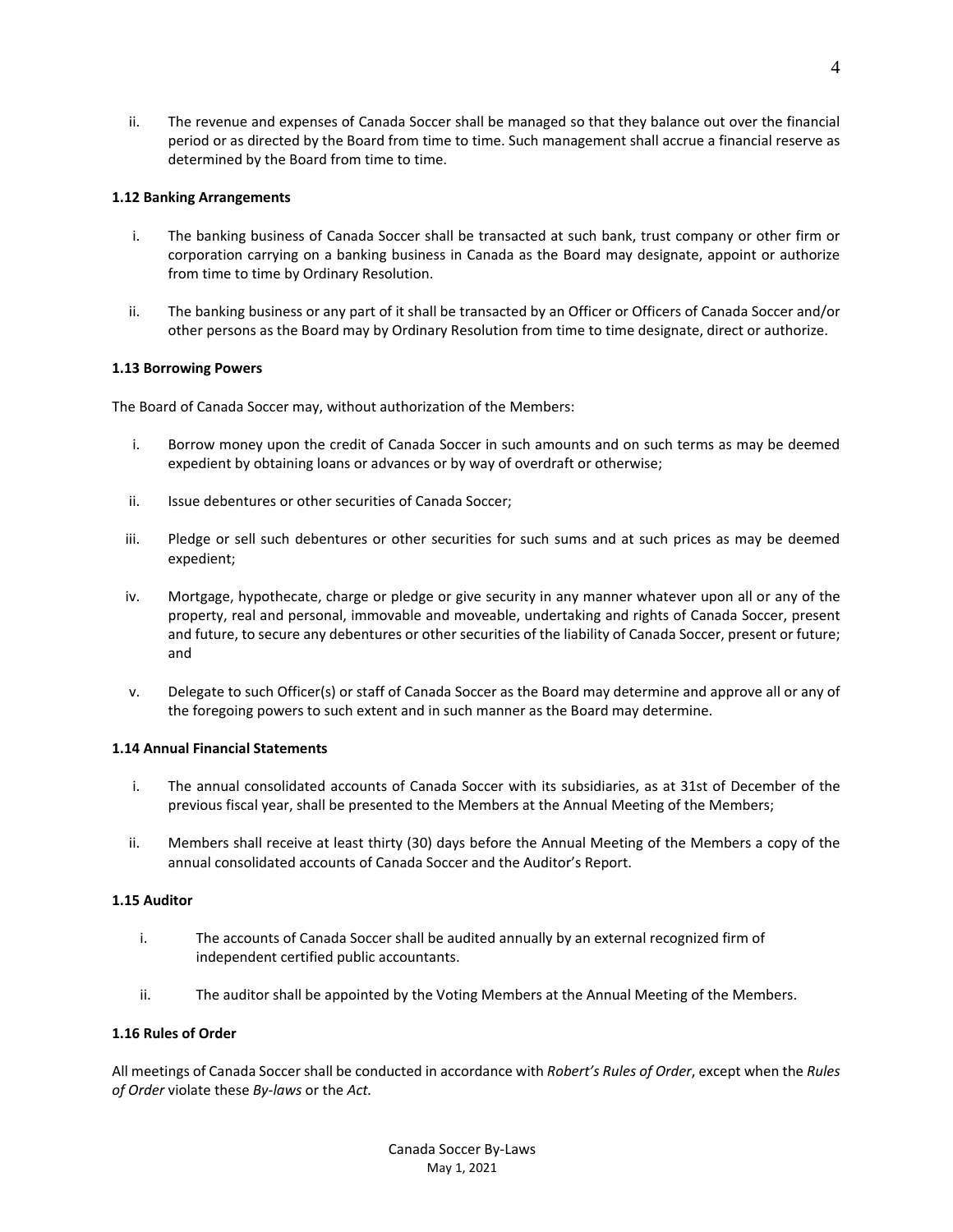#### **1.17 Unforeseen Contingences and Force Majeure**

The Board shall have the final decision on any matters not provided for in these *By-Laws* or in the *Articles* or *Act* in cases of force majeure.

#### **SECTION 2 - MEMBERSHIP**

#### **2.01 Membership Conditions**

#### **A. Classes of Membership**

Canada Soccer is authorized to establish two (2) classes of membership, with each class having its own subclasses as follows:

## **1. Voting Members**

- i. **Member Associations.** Membership shall be open to one properly constituted Member Association in each of the provinces and territories of Canada.
- ii. **Leagues.** Membership shall be open to all properly constituted Professional and Semi-Professional Leagues that operate in Canada.
- iii. **Professional Clubs.** Membership shall be open to all Professional Clubs that hold a current Professional Club License issued by Canada Soccer, which are permitted to participate in a Professional League that is a Member of Canada Soccer or one which is operating in Canada and sanctioned by Canada Soccer another member association of FIFA.
- iv. **Players.** Membership shall be open to all members of the National Teams programs. Each of the Men's National Team and Women's National Team shall designate one of their players or a National Team player who has retired in the last five years as a Voting delegate for all players in all National Team programs. In the case of the Women's National Team, an alternate designate may be the Executive Director of the Canadian Soccer Players' Association.
- v. **Referees**. Membership shall be open to Referees who are registered with Canada Soccer. Referees shall select one referee from the National List of Referees or a referee who has retired in the last five years as a Voting delegate for all registered Referees.
- vi. **Coaches**. Membership shall be open to current Canada Soccer licensed Coaches. Coaches shall select one coach from the list of National A-Licensed Coaches as a Voting delegate for all Canada Soccer licensed coaches.

#### **2. Non-voting Members**

- i. **Associate Member.** Membership shall be open to all organizations, properly constituted in Canada, which advance and promote the game of soccer for the development of the sport.
- ii. **Director Member**: Membership shall be open to all Directors currently serving on the Board.
- iii. **Life Member**. Membership shall be open to persons who have rendered valuable service to Canada Soccer.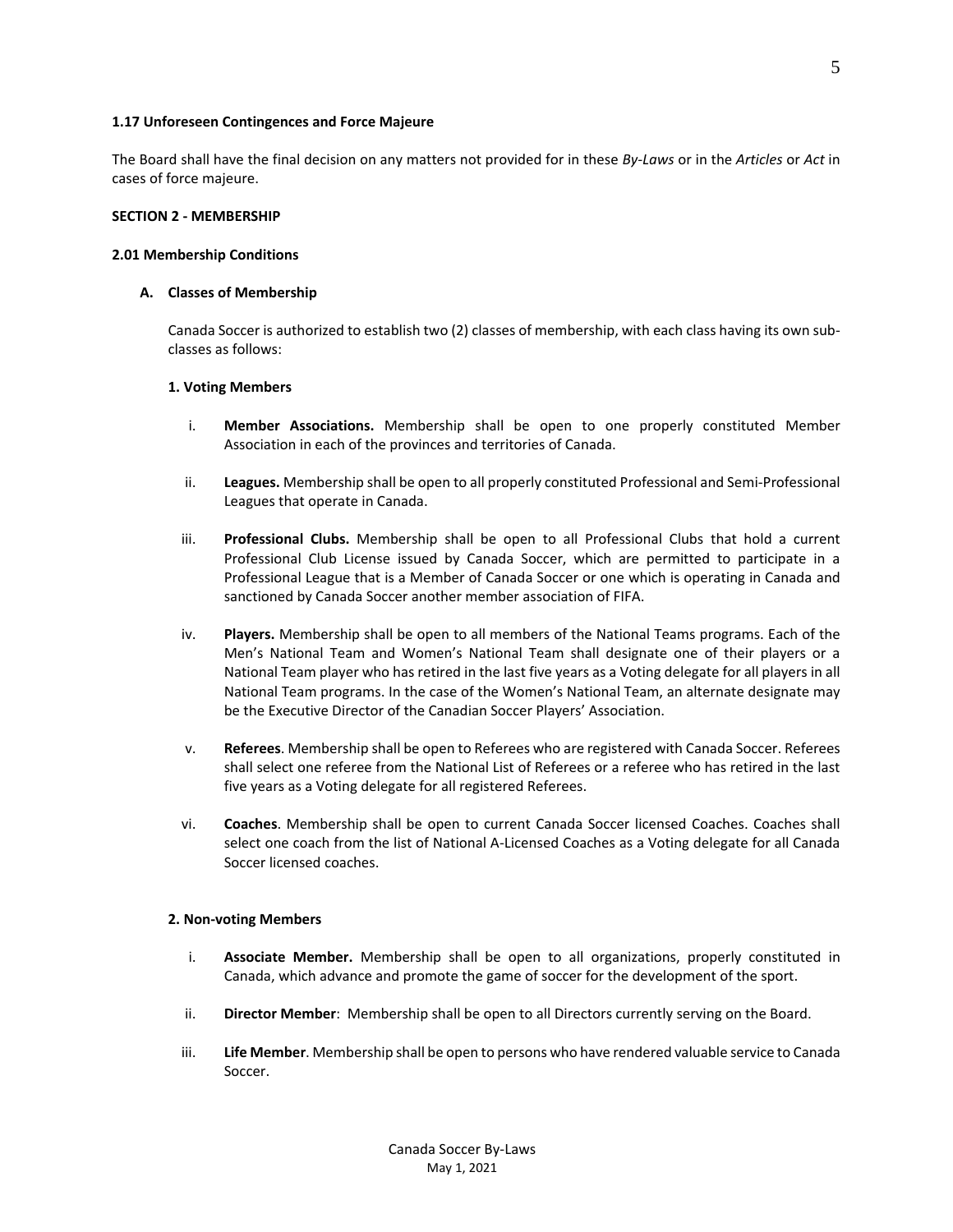#### **B. Admission to Membership**

- i. Any corporate entity wishing to become a Voting or Non-voting Member shall apply in writing to the General Secretary. The application shall not be considered complete unless accompanied by the following items, where they may apply:
	- a) a copy of the applicant's legally valid statutes and regulations;
	- b) a declaration that the applicant will comply with the *By-laws*, *Rules and Regulations, Code of Conduct and Ethics, Disciplinary Code,* and decisions of Canada Soccer and the *Statutes*, regulations, decisions and directives of FIFA and CONCACAF, and ensure that these are also complied with by its own Members, clubs, officials and players;
	- c) a declaration that the applicant will comply with the *IFAB Laws of the Game, FIFA Futsal Laws of the Game*, and/or *FIFA Beach Soccer Laws of the Game* in force.
	- d) a declaration that the applicant will not take any disputes affecting Leagues, Clubs, members of Clubs, match officials, or other officials, or with Canada Soccer, to the ordinary courts of law. Instead, provision shall be made for arbitration by an independent and duly constituted arbitration tribunal recognized by Canada Soccer and the applicant.
	- e) a declaration that the applicant recognizes the Sport Dispute Resolution Centre of Canada (SDRCC) as the Arbitration Court of Canada Soccer and that it recognizes the Court of Arbitration for Sport (CAS) in Lausanne, as specified in these *By-laws*;
	- f) a declaration that the applicant is located and registered in Canada;

g) a declaration to the effect that the legal status of the applicant guarantees that it can manage its affairs independently and ensure that its own affairs are not influenced unduly by any third parties.

- h) a list of those individuals who are the applicant's authorized signatories with the right to enter into legally-binding agreements with third parties;
- i) a declaration that the applicant will organize or participate in friendly matches only with the prior consent of Canada Soccer;
- j) a declaration that the applicant will play all official home matches in Canada; and

k) a copy of the minutes of the applicant's general meeting which authorized the decision to seek membership.

- ii. In the case of an application for Membership, the Board shall ask the Annual Meeting of the Members to either admit or not admit the applicant to membership by Ordinary Resolution. The applicant may state the reasons for its application for Membership to that Meeting.
- iii. The new Voting or Non-voting Member shall acquire Membership rights and duties as soon as it has been admitted. All new Voting Members are eligible to vote with immediate effect.
- iv. An individual shall acquire Director Member membership rights and duties as soon as they are elected as a Director.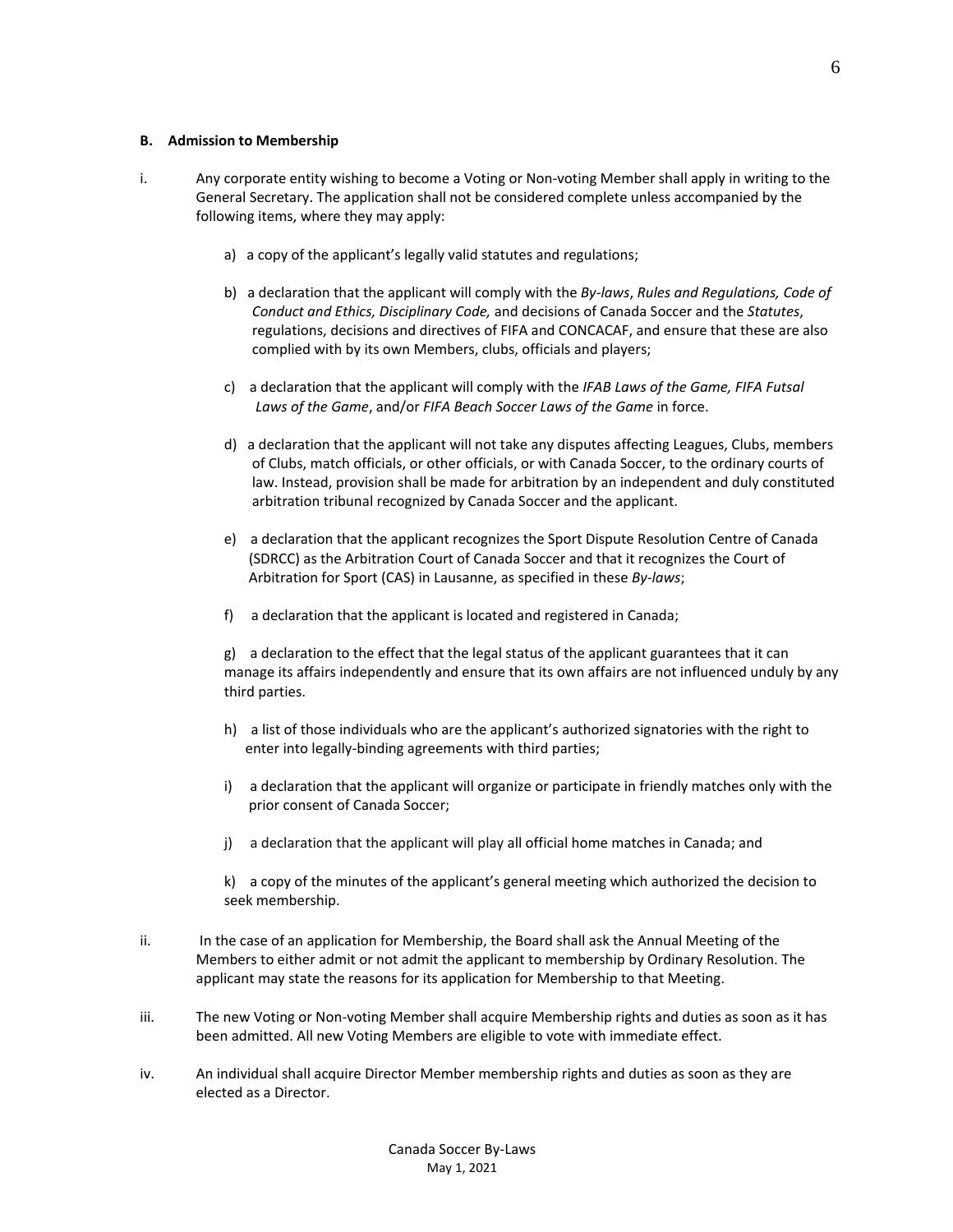v. Persons who have rendered valuable service to Canada Soccer may be granted Life Membership status upon nomination by the Board and confirmation by the Voting Members at the Annual Meeting of the Members.

#### **C. Rights of Membership**

- i. A Voting Member has the following rights:
	- a) To take part in all Meetings of the Members, to receive notice of the Meeting of the Members and the agenda within the prescribed time, and to exercise its rights at the Meeting of the Members, as specified under Section 4 of these *By-Laws*;
	- b) To submit proposals for inclusion on the agenda of all Meetings of the Members;
	- c) To propose amendments to the *By-laws, Rules and Regulations, Code of Conduct and Ethics and Disciplinary Code* of Canada Soccer;
	- d) To be informed of the affairs of Canada Soccer through the official spokespersons of Canada Soccer;
	- e) To take part in competitions and/or other activities sanctioned by Canada Soccer;
	- f) To be advised when it is at risk of failing to meet the Obligations of Membership under 2.01 D, and what measures are required to meet the Obligations.
	- g) To exercise all other rights arising from the *By-laws*, *Rules and Regulations*, *Code of Ethics and Conduct, Disciplinary Code,* policies, and decisions of Canada Soccer.
- ii. A Non-voting Member has the following rights:

a) To have access to rights specific to its membership class according to the *By-laws* and policies of Canada Soccer and the *Act*;

- b) To be informed of the affairs and activities of Canada Soccer;
- c) To be advised when it is at risk of failing to meet the Obligations of Membership under 2.01 D, and what steps are required to meet the Obligations;

d) To receive notice of, attend, and have a voice at all Meetings of Members, but except as otherwise provided for herein, or in the *Act*, shall not be entitled to vote at any such meeting.

iii. The exercise of the rights of each Member is subject to other provisions in these *By-laws*, *Rules and Regulations*, *Code of Conduct and Ethics*, and *Disciplinary Code*.

#### **D. Obligations of Membership**

- i. All Voting and Non-Voting Members have the following obligations wherever they may apply:
	- a) To comply with the *By-laws*, *Rules and Regulations*, *Code of Conduct and Ethics, Disciplinary Code,* policies, and decisions of Canada Soccer and the *Statutes*, regulations, directives and decisions of FIFA and CONCACAF at all times, and with all duties arising therefrom.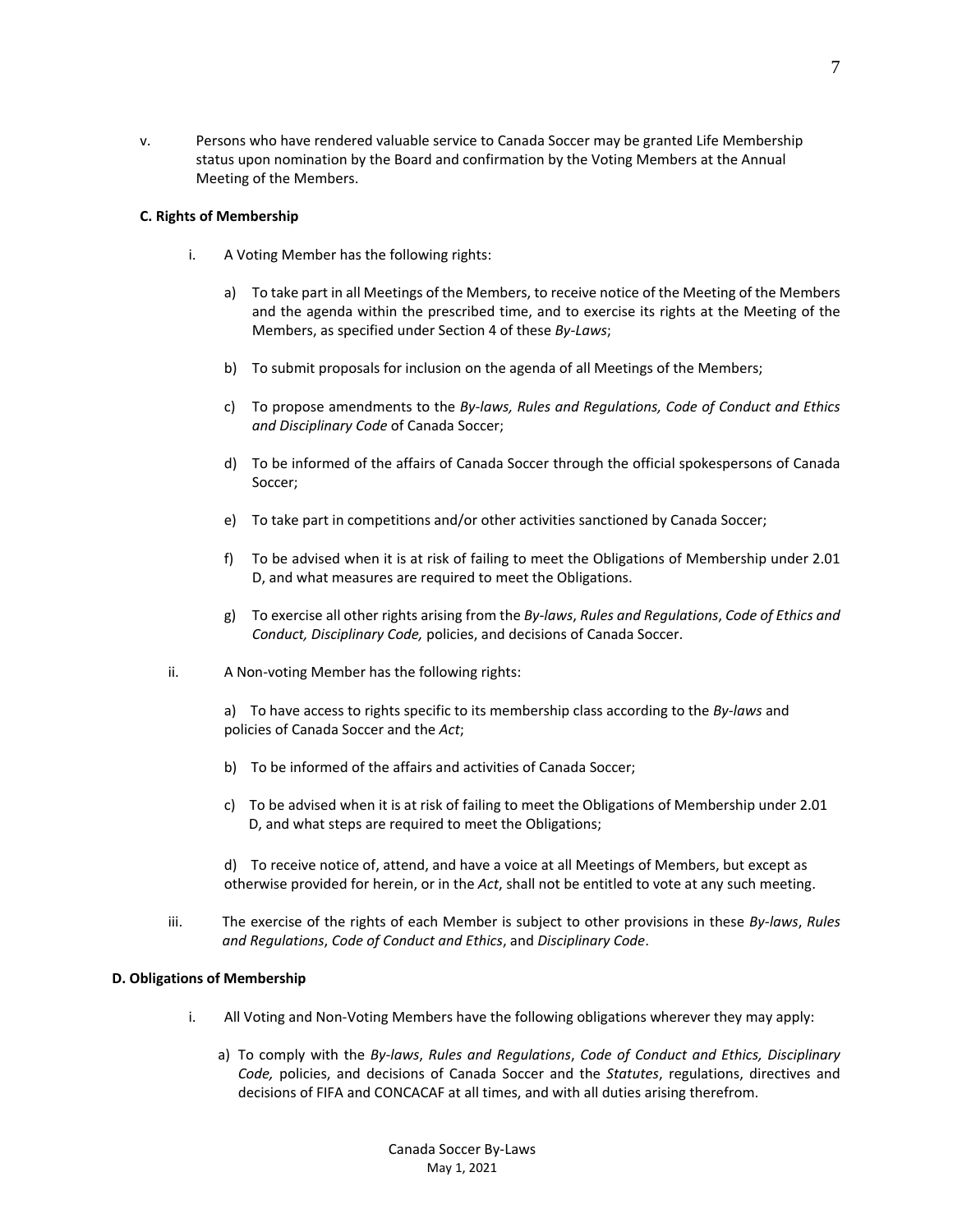- b) to participate in the affairs, programs and activities of Canada Soccer within the reasonable constraints of the member;
- c) To meet all its financial obligations to Canada Soccer;
- d) To adopt by December 31, 2020 a clause in its by-laws declaring that it will not take any disputes affecting, Leagues, Clubs, members of Clubs, match officials, or other officials, or with Canada Soccer, to the ordinary courts of law. Instead of recourse to the courts, provision shall be made for arbitration by an independent and duly constituted arbitration tribunal recognized by Canada Soccer and the Member.
- e) To adopt by December 31, 2018, a clause inserted in the by-laws or regulations of the Member, specifying that the Member and its members shall comply with the *Code of Conduct and Ethics.*
- f) To adopt by December 31, 2018, a clause inserted in the by-laws or regulations of the Member, specifying that the Member and its members shall comply with the *Disciplinary Code.*
- g) To have no relationships of a sporting nature with Members that are suspended or with organizations that are not recognized by Canada Soccer;
- h) To provide as agreed between Canada Soccer and its Members, and as required by FIFA, soccerrelated details and demographics of their Membership to Canada Soccer.
- i) To respect the *Laws of the Game* as laid down by IFAB and the *Futsal Laws of the Game* as laid down by FIFA, and to ensure that these are also respected by its members, through its regulations;
- j) To observe the principles of loyalty, integrity and good sporting behavior as an expression of fair play, through its regulations;
- k) To enact by-laws that are in accordance with the requirements of the *By-laws*, *Rules and Regulations, Code of Conduct and Ethics, Disciplinary Code* and policies, directives and decisions of Canada Soccer, and the *Statutes*, regulations, directives and decisions of FIFA and of CONCACAF, and with all duties arising therefrom.
- l) To manage its affairs independently and ensure that those affairs are not influenced unduly by any third parties.
- ii. Violation of the obligations by any Member may lead to sanctions provided for in these *By-laws* or in the *Disciplinary Code.*
- iii. To meet its Obligations of Membership under 2.01 D a Voting and Non-Voting Member must be in compliance with the *By-laws*, *Rules and Regulations*, *Code of Conduct and Ethics*, *Disciplinary Code*, and policies and decisions of Canada Soccer.
- iv. A Director Member shall have no other membership obligations so long as they comply with the terms and conditions of being a Director.

# **2.02 Membership Transferability**

A Membership in Canada Soccer may be transferred only to Canada Soccer.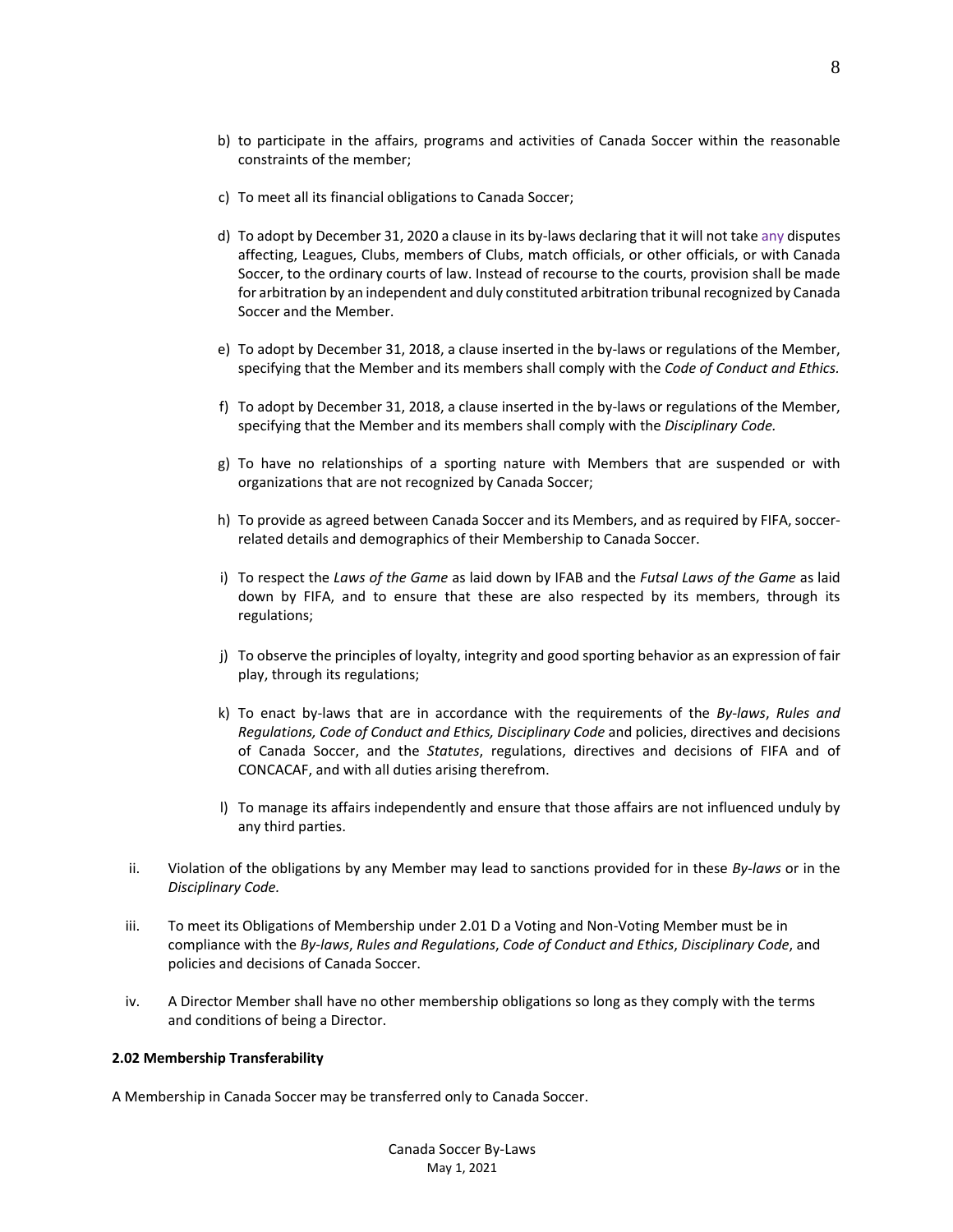Notice of the time and place of a Meeting of the Members shall be given to each Member by the following means:

- i. By mail, courier or personal delivery; or
- ii. By telephonic, electronic or other communication facility.

#### **2.04 Members Calling a Meeting of Members**

i. The Board must convene a Special Meeting of the Members if any number of Members holding 5% of the eligible votes makes such a request in writing. The request shall specify the items to be included on the agenda.

If a Special Meeting of the Members is not convened, the Members who requested it may convene the Special Meeting of the Members themselves.

#### **2.05 Amendments to the By-laws and Articles**

- i. A Special Resolution of the Voting Members is required to make any amendments to these *By-laws* and the *Articles*, including, as required by Subsection 197 (1) of the *Act*, any provision to:
	- a) change Canada Soccer's name;
	- b) change the province in which Canada Soccer's registered office is situated;
	- c) add, change or remove any restriction on the activities that Canada Soccer may carry on;
	- d) create a new class or group of Members;
	- e) change a condition required for being a Member;
	- f) change the designation of any class or group of Members or add, change or remove any rights and conditions of any such class or group;
	- g) divide any class or group of Members into two or more classes or groups and fix the rights and conditions of each class or group;
	- h) add, change or remove a provision respecting the transfer of a Membership;
	- i) subject to Section 133 of the *Act*, increase or decrease the number of or the minimum or maximum number of — Directors fixed by the *Articles*;
	- j) change the statement of the purpose of Canada Soccer;
	- k) change the statement concerning the distribution of property remaining on liquidation after the discharge of any liabilities of Canada Soccer;
	- l) change the manner of giving notice to Members entitled to vote at a Meeting of the Members;
	- m) change the method of voting by Members not in attendance at a Meeting of the Members; or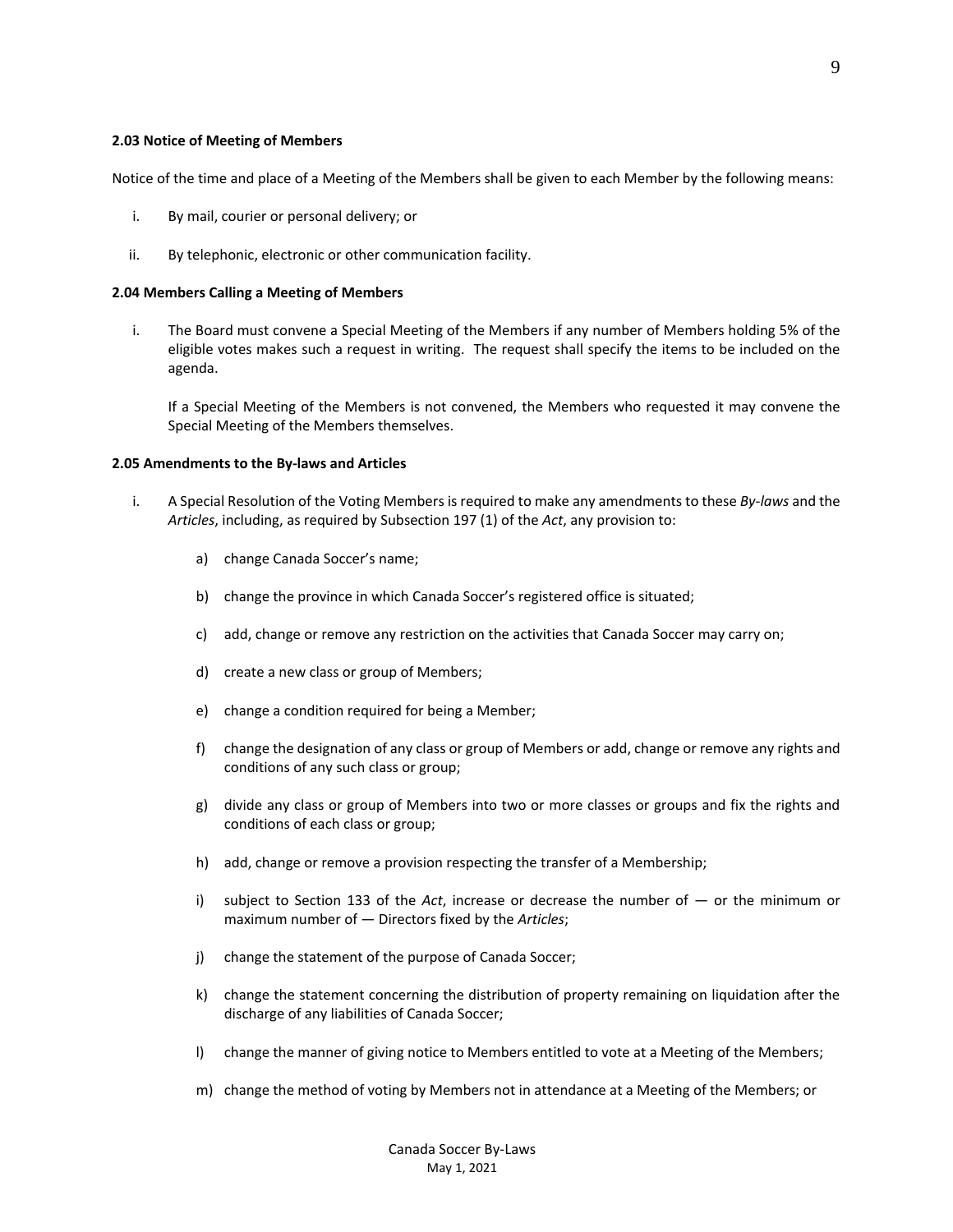- n) add, change or remove any other provision that is permitted by the *Act* to be set out in the *Articles*.
- ii. Subject to the provisions of the *Articles*, pursuant to Subsection 199 (1) of the *Act*, the members of a class or group of members are entitled to vote separately as a class or group on a proposal to make an amendment to:
	- a) effect an exchange, reclassification or cancellation of all or part of the memberships of the class or group;
	- b) add, change or remove the rights or conditions attached to the memberships of the class or group, including:
		- i. to reduce or remove a liquidation preference, or
		- ii. to add, remove or change prejudicially voting or transfer rights of the class or group;
	- c) increase the rights of any other class or group of members having rights equal or superior to those of the class or group;
	- d) increase the rights of a class or group of members having rights inferior to those of the class or group to make them equal or superior to those of the class or group;
	- e) create a new class or group of members having rights equal or superior to those of the class or group; or
	- f) effect an exchange or create a right of exchange of all or part of the membership of another class or group into the memberships of the class or group.
- iii. A Member may propose in writing an amendment as described in 2.05 i provided that notice of such amendment is submitted to the General Secretary 60 days prior to the Annual Meeting of the Members.
- iv. The Board may not amend the *By-laws* or *Articles*.

#### **2.06 Amendments to the** *Rules and Regulations***,** *Code of Conduct and Ethics and Disciplinary Code*

- i. The *Rules and Regulations, Code of Conduct and Ethics and Disciplinary Code* may be amended by Ordinary Resolution of the Board at any properly constituted meeting of the Board and come into effect as determined by the Board.
- ii. Notwithstanding 2.06 i, any amendment to the *Rules and Regulations* related to the Judicial Bodies must be approved by Special Resolution.
- iii. The Membership shall be notified within 45 days of any amendments to the *Rules and Regulations, Code of Conduct and Ethics* and *Disciplinary Code* approved by the Board.
- iv. A Member may propose an amendment to the *Rules and Regulations, Code of Conduct and Ethics and the Disciplinary Code,* provided that notice of such amendment is submitted to the General Secretary sixty (60) days prior to the Annual Meeting of the Members. The amendment shall be decided by Ordinary Resolution of the Members with the exception noted in 2.06 ii.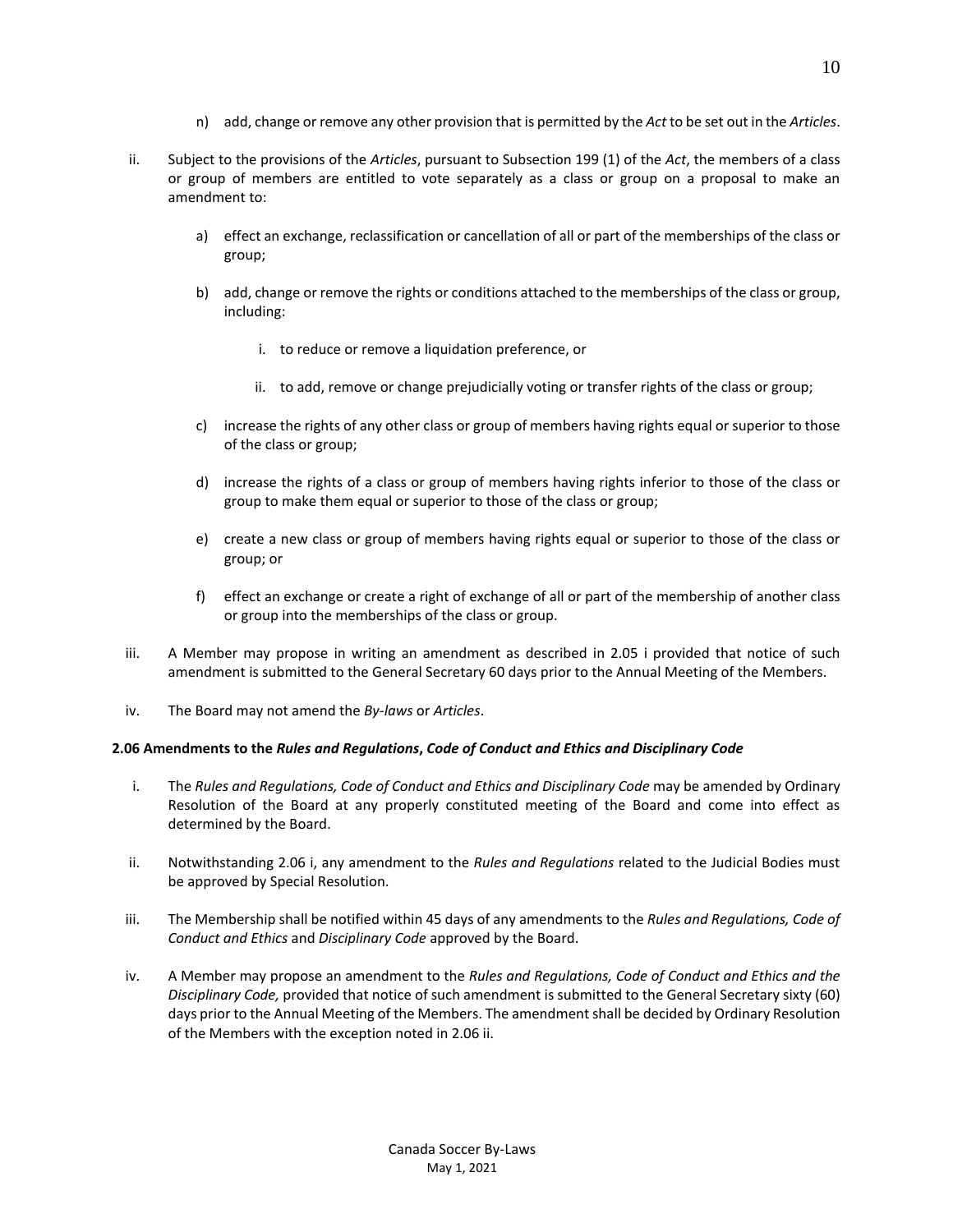#### **SECTION 3 –TERMINATION AND DISCIPLINE OF MEMBERS**

## **3.01 Termination of Membership**

- i. Membership in Canada Soccer is terminated when:
	- a) The Member resigns by delivering a written resignation to the General Secretary; such resignation shall be effective on the date specified in the resignation;
	- b) The Member is expelled in accordance with Subsection 3.03 of these *By-laws* or is otherwise terminated in accordance with the *Articles* or these *By-laws*;
	- c) The Member's term expires;
	- d) Canada Soccer is liquidated or dissolved under the *Act*; or
	- e) In the case of a Director Member, when the Director Member ceases to be a Director.
- ii. Canada Soccer shall advise a Member in writing that their Membership has been terminated.
- iii. Monies owing to Canada Soccer by resigning or terminated Members must be paid.

## **3.02 Effect of Termination of Membership**

Subject to the *Articles*, upon any termination of Membership, the rights of the Member, including any rights in the property of Canada Soccer, automatically cease to exist.

#### **3.03 Discipline of Members**

#### **A. Suspension of a Member**

- i. A Voting or Non-Voting Member that violates its obligations as a Member may be suspended.
- ii. A Director Member shall be suspended when they are suspended as a Director pursuant to Subsection 6.04 of these By-laws.

#### **B. Expulsion of a Member**

- i. A Voting or Non-Voting Member may be expelled if:
	- a) it fails to fulfill its financial obligations to Canada Soccer;
	- b) it seriously and/or repeatedly violates the *By-laws*, *Rules and Regulations*, *Code of Conduct and Ethics, Disciplinary Code*, policies or decisions of Canada Soccer and/or the *Statutes*, regulations, directives or decisions of FIFA or CONCACAF;
	- c) in the case of a Member Association, it ceases to represent Association Soccer in its Province or Territory;
	- d) in the case of a Life Member, Director Member, Coach, Referee, Player, or other Member as defined Section 2.01 vii, the person is convicted of a criminal offence under the Criminal Code of Canada or any other domestic or international criminal statute.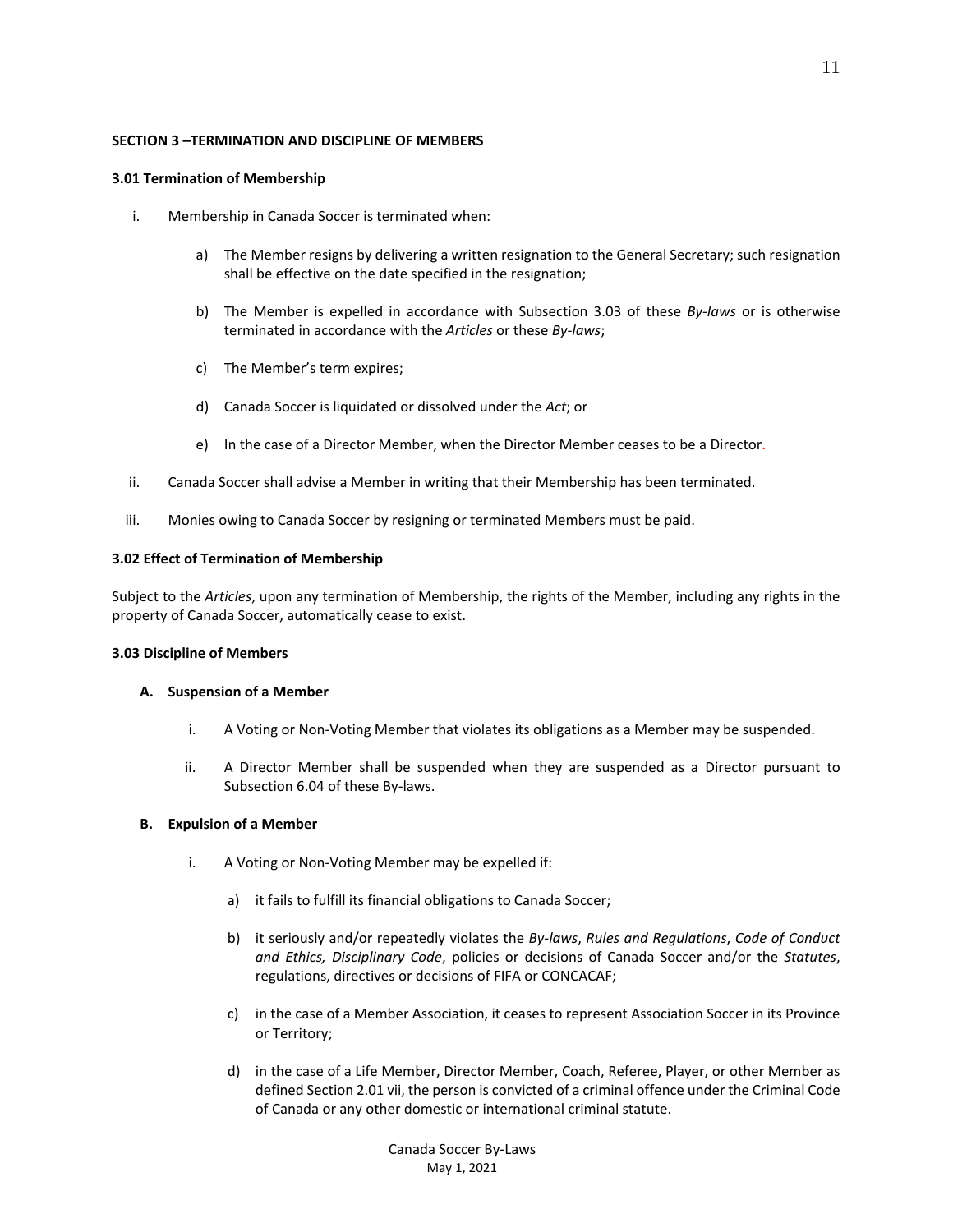## **C. Process for Suspending and Expelling a Member**

- i. Suspension of Voting or Non-Voting Member
	- a) in the event that the Board is presented with an allegation of a serious and/or repeated violation by a Voting or Non-Voting Member of the *By-laws,* G*overnance Policies*, *Code of Conduct and Ethics*, and/or *Disciplinary Code*, the Board shall refer the allegation to the appropriate Judicial Body. Should the Judicial Body determine that the Member should be suspended, the Board shall notify the Member in writing that they have been suspended and shall provide reasons for the suspension.
	- b) The suspension will be in effect until the Board judges that the Member has taken the required steps to become compliant, or until the next Annual Meeting of the Members upholds or overturns the suspension by a vote of ¾ of the Voting Members present.
	- c) A suspended Member may not exercise any of their Membership rights.
	- d) A suspension shall be lifted if the requirements imposed on the Member have been met, at which time the Member shall regain the ability to exercise their Membership rights.
- ii. Expulsion of Voting or Non-Voting Member
	- a) in the event that the Judicial Body, after having been referred an allegation, in accordance with Section C. i. a) above, rules that a Voting or Non-Voting Member should be expelled, the Board shall notify the Member of the Judicial Body's ruling and the Members will be immediately suspended until the next Annual Meeting of the Members.
	- b) The expulsion of a Member requires that the Annual Meeting of the Members pass a Special Resolution by a 3/4 majority.
- iii. An expelled Member shall lose all Membership rights.

#### **SECTION 4 - MEETINGS OF MEMBERS**

#### **4.01 Persons Entitled to be Present at Meeting of Members**

- i. Under Sections 154 (6) and (7) of the *Act*, Voting Membersshall be represented at Meetings of the Members by Voting delegates, who shall act on behalf of the Voting Members.
	- a) The number of votes accorded to the Voting Members is set out in Subsection 4.10 of these Bylaws.
	- b) Notice of the appointment of a Member's Voting delegates, signed by a duly appointed official of such Member, must be filed with the General Secretary before the Meeting of the Members.
- ii. Each Non-voting Member may appoint Non-voting delegates to attend Meetings of the Members as representatives of the Member.
	- a) Notice of the appointment of a Member's Non-voting delegates, signed by a duly appointed official of such Member, must be filed with the General Secretary before the Meeting of the Members.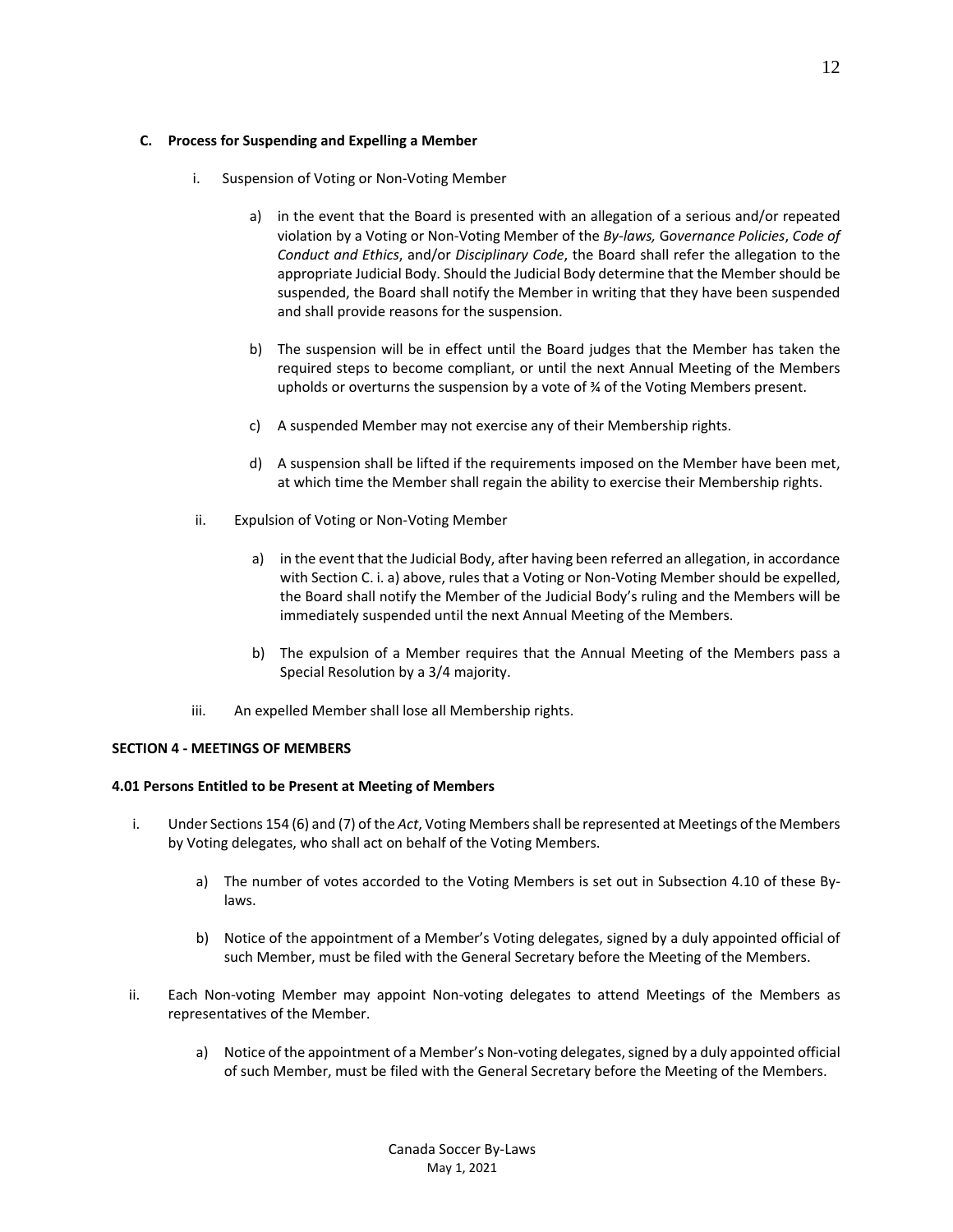- iii. A Voting Member shall be deemed to be present at a Meeting of the Members if its appointed Voting delegates are in attendance.
- iv. Other persons are permitted to attend Meetings of the Members, as determined by the Board or General Secretary.

## **4.02 Chair of the Meeting of Members**

In the event that the President and the Vice President are absent, the Voting Members by Ordinary Resolution shall choose an individual to chair the Meeting.

## **4.03 Quorum at Meeting of Members**

- i. At Meetings of the Members, a majority of the Voting Members, according to Subsection 4.10 of these *Bylaws,* must be present to constitute a quorum.
- ii. A quorum is required to address the following business: the amendment of the *By-laws;* amendments proposed by the Membership in respect of the *Rules and Regulations*, *Code of Conduct and Ethics*, and *Disciplinary Code*; the election of Directors, election of the members of the Judicial Bodies; the ratification of the Independent Directors, the appointment of the Auditor; the admission, expulsion or suspension of a Member; the removal of a Director, and the dissolution of Canada Soccer.
- iii. If a quorum is not achieved, the Meeting of the Members can proceed but shall not be permitted to address items indicated in 4.03 ii.

## **4.04 Votes to Govern at Meetings of Members**

- i. Unless otherwise stipulated in the *Articles*, *By-laws* or the *Act*, every question raised at any Meeting of the Members shall be decided by Ordinary Resolution. Abstentions are not counted as votes.
- ii. Elections shall be conducted by secret ballot.
- iii. Any other decision that requires a vote shall be reached by a show of hands, except when a Voting Member requests a roll call or a secret ballot.
- iv. A Voting Member is deemed to have voted when its Voting Delegate(s) has/have voted.

# **4.05 Place of a Meeting of Members**

Meetings of the Members may be held at any place within Canada as determined by the Board or, if all of the Voting Members agree, outside Canada.

# **4.06 Participation by Electronic Means at a Meeting of Members**

If Canada Soccer chooses to make available a telephonic, electronic or other communication facility that permits all participants to communicate adequately with each other during a meeting of Members, any person or Delegate entitled to such meeting may participate in the meeting by means of such telephonic, electronic or other communication facility in the manner provided by the Act. A person or Delegate participating in a meeting by such means is deemed to be present at the meeting. Notwithstanding any other provision of these By-laws, any person or Delegate participating in a meeting of Members pursuant to this section who is entitled to vote at that meeting, may vote, in accordance with the Act, by means of any telephonic, electronic or other communication facility that Canada Soccer has made available for that purpose.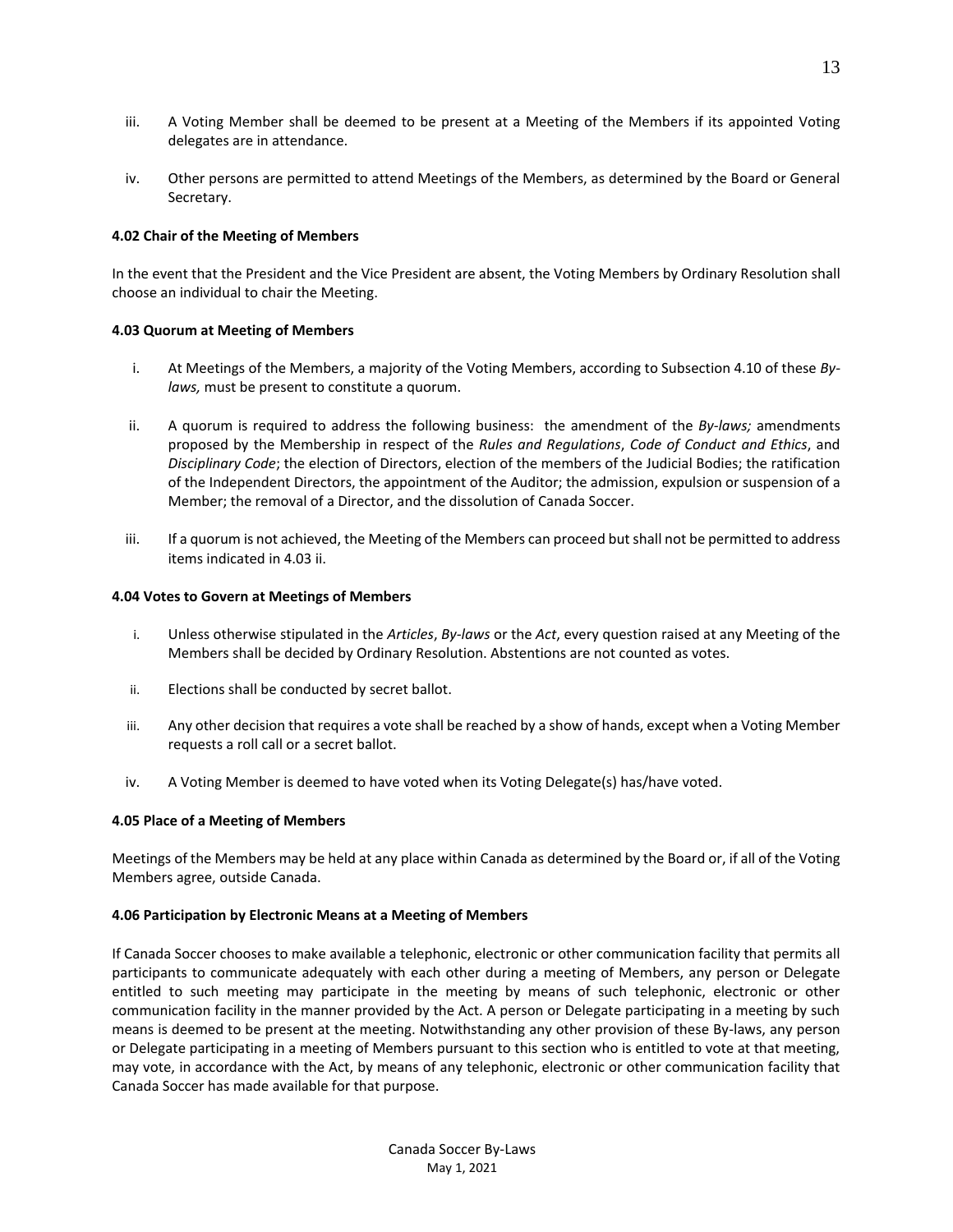#### **4.07 Meetings of Members Held Entirely by Electronic Means**

If the Directors or Members of Canada Soccer call a meeting of Members pursuant to the Act, those Directors or Members, as the case may be, may determine that the meeting shall be held, in accordance with the Act, entirely by means of a telephonic, electronic or other communication facility that permits all participants to communicate adequately with each during the meeting.

## **4.08 Categories of Meetings of Members**

## **A. Annual Meetings of the Members**

- i. All Members shall receive at least forty-five (45) days' notice of the Annual Meeting of the Members. No later than thirty (30) days before the Meeting, Members shall receive the following written materials: the Annual Report, Meeting agenda, audited financial statements of Canada Soccer, the Auditor's Report, proposed amendments or revisions to the *By-laws*, amendments proposed by the Members to the *Rules and Regulations*, *Code of Conduct and Ethics*, and *Disciplinary Code*; information regarding the candidates nominated for the position of Director from the regions, President-elect and/or Vice President-elect, a list of candidates nominated for the Judicial Bodies, information regarding the Independent Directors who have been elected by the Director Members, and any other relevant meeting materials.
- ii. The General Secretary shall draw up the agenda based on submissions from the Board and the Members. Any submission that a Member wishes to forward to the Annual Meeting of the Members shall be sent to the General Secretary in writing, with a brief explanation, at least thirtyfive (35) days before the date of the Meeting.
- iii. The agenda of the Annual Meeting of the Members may be altered by a motion, if it is approved by a vote of 3/4 of the Voting Members. The Annual Meeting of the Members is not required to make a decision on any item of business not included in the agenda.
- iv. The agenda of the Annual Meeting of the Members shall include the following items:
	- a) Presentation of credentials
	- b) Roll call
	- c) Approval of the agenda
	- d) Approval of the minutes of the preceding Annual Meeting of the Members
	- e) Report of the Auditor
	- f) Presentation of the Audited Financial Statements
	- g) Appointment of the Auditor
	- h) Reports of the Standing Committees
	- i) Admission of Members (if applicable)
	- j) Suspension of Members (if applicable)
	- k) Expulsion of Members (if applicable)
	- l) Removal of Directors (if applicable)
	- m) Amendment or revision of the *By-laws/Articles*
	- n) Amendment of the *Rules and Regulations, Code of Conduct and Ethics and Disciplinary Code* (if applicable)
	- o) Election of the President-elect and Vice President-elect (if applicable)
	- p) Election of Directors
	- q) Ratification of the Independent Directors
	- r) Election of members of the Judicial Bodies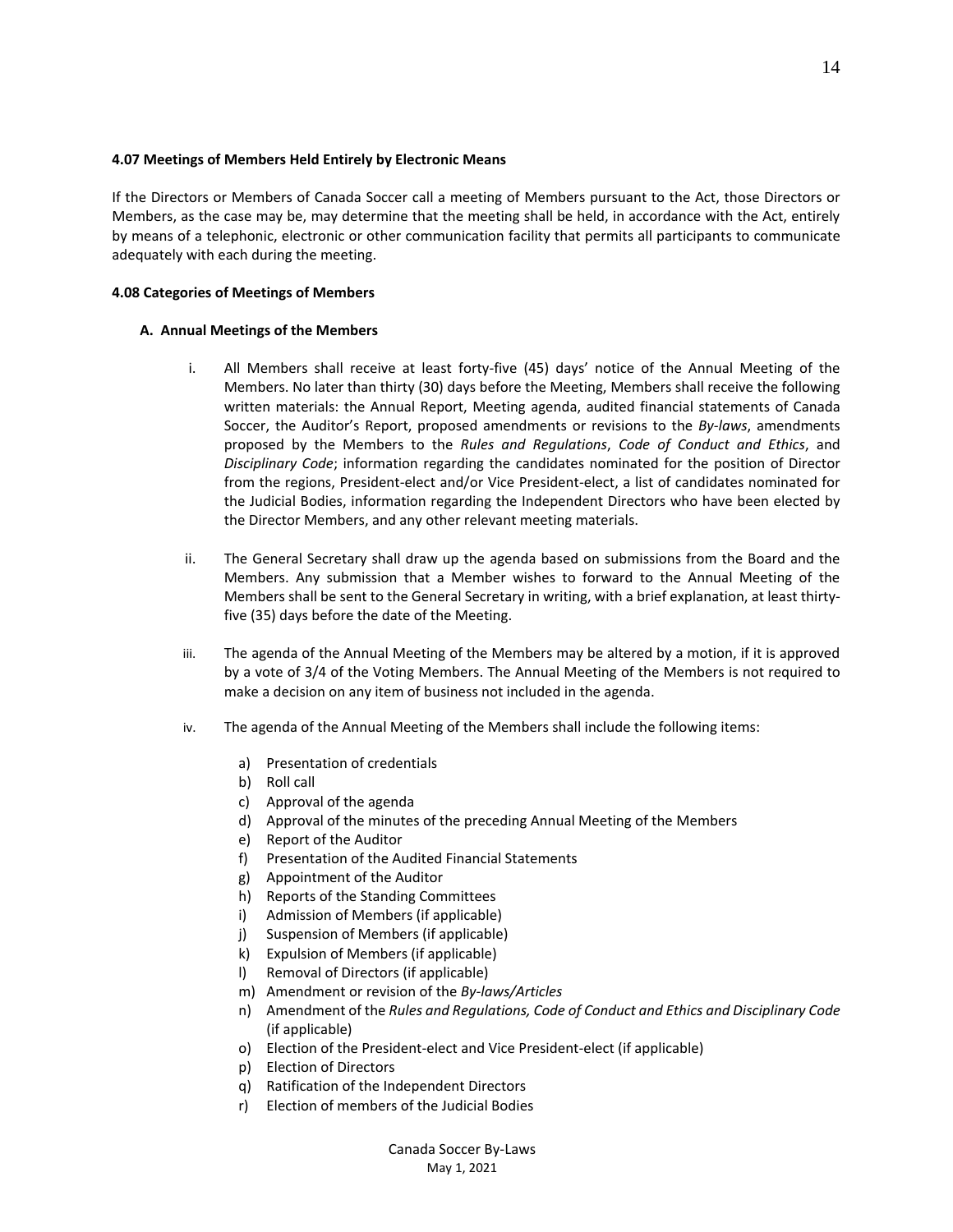#### **B. Special Meetings of the Members**

- i. The Board may convene a Special Meeting of the Members.
- ii. Within sixty (60) days of receiving a written request from any number of Members holding at least 5% of the eligible votes, the Board must convene a Special Meeting of the Members. The request shall specify the items that are on the agenda.
- iii. When a Special Meeting of the Members is convened, the General Secretary shall draw up the agenda, which must specify the items of business noted in the request.
- iv. The agenda of a Special Meeting of the Members may not be altered.
- v. Forty-five (45) days-notice shall be given of any Special Meeting of the Members. No later than thirty (30) days before the Meeting, the Board and all Members shall receive all relevant meeting materials.

## **4.09 Decisions of the Membership**

i. Decisions by Meetings of the Members shall come into effect the day after the close of the Meeting unless it fixes another date for a decision to take effect, and except in the case of a decision to admit new Voting Members, who shall be eligible, upon admission, to vote at the Meeting with immediate effect.

#### **4.10 Votes and Delegates**

- i. Voting Members shall be entitled to an aggregate of eighty-five (85) votes which shall be distributed as follows:
	- a. Member Associations: The Member Associations shall be entitled to an aggregate of sixty (60) votes which shall be distributed as follows:
		- A. British Columbia: eight (8) votes
		- B. Alberta: eight (8) votes
		- C. Saskatchewan: four (4) votes
		- D. Manitoba: three (3) votes
		- E. Ontario: ten (10) votes
		- F. Quebec: ten (10) votes
		- G. New Brunswick: three (3) votes
		- H. Nova Scotia: four (4) votes
		- I. Newfoundland and Labrador: two (2) votes
		- J. Prince Edward Island: two (2) votes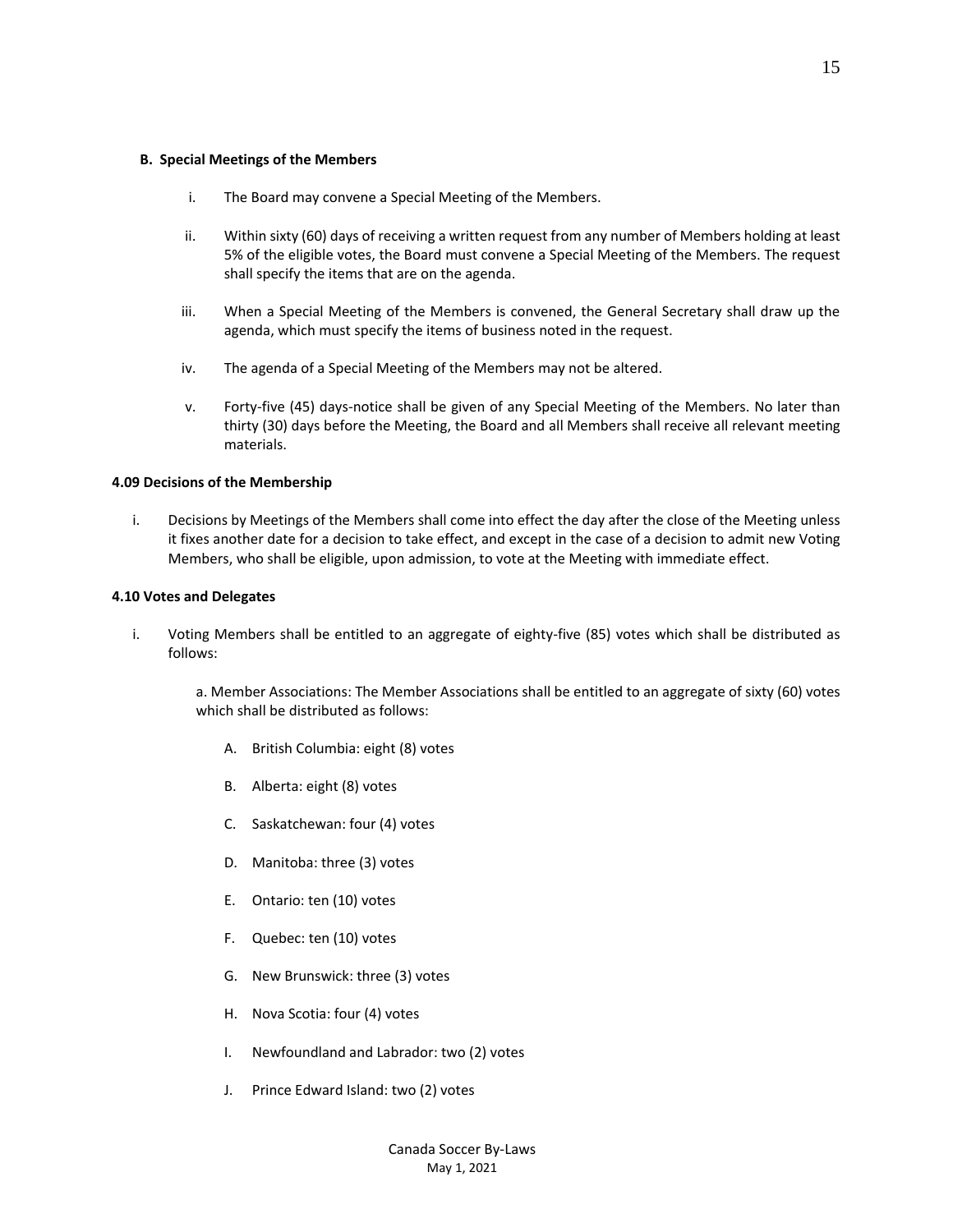- K. Nunavut: two (2) votes
- L. Northwest Territories: two (2) votes
- M. Yukon: two (2) votes

b. Players: The Player Members shall be collectively entitled to two (2) votes, which shall be distributed as follows:

- A. The Voting delegate of the Women's National Team: one (1) vote; and
- B. The Voting delegate of the Men's National Team: one (1) vote.

c. Leagues: The National League shall be entitled to fifteen (15) votes.

d. Professional Clubs: The Professional Club Members, excluding all professional Clubs that are members of the National League, shall be entitled to an aggregate of six (6) votes, with an equal number of votes allocated to each professional Club.

e. Referees: The Referee Members shall collectively be entitled to one (1) vote.

f. Coaches: The Coach Members shall collectively be entitled to one (1) vote.

- ii. Each Voting Member shall be entitled to appoint a maximum of five (5) Voting delegates.
- iii. Each Associate Member shall be entitled to appoint one (1) delegate who shall have a voice but no vote, except on matters pertaining to their Non-voting Member rights, as provided for in Subsection 2.05 (ii) of these *By-Laws.*
- iv. Each Life Member shall have a voice but no vote, except on matters pertaining to their Non-voting Member rights, as provided for in Subsection 2.05 (ii) of these *By-laws*.
- v. Each Director Member shall have a voice but no vote, except on matters pertaining to their Non-voting Member rights, as provided for in Subsection 2.05 (ii) of these *By-laws*.

#### **4.11 Membership Fees**

- i. Members shall be notified in writing of fees payable.
- ii. In the case of new Members, the fee shall be paid at the time of application for Membership.
- iii. Membership fees shall be due and payable before each Annual Meeting of the Members.
- iv. Membership fees for Member Associations shall be calculated by a formula approved by Special Resolution at a Meeting of the Members, not less than six months prior to the fee coming into effect. The Member Associations have a right to place their Membership Fees on the agenda of the Annual Meeting of the Members.
- v. Professional Clubs in Membership shall pay such fees as the Board may determine from time to time.
- vi. League Members and Leagues sanctioned by other FIFA Member Associations shall pay an annual fee as determined by the Board and communicated to the Leagues before February 28 of each year.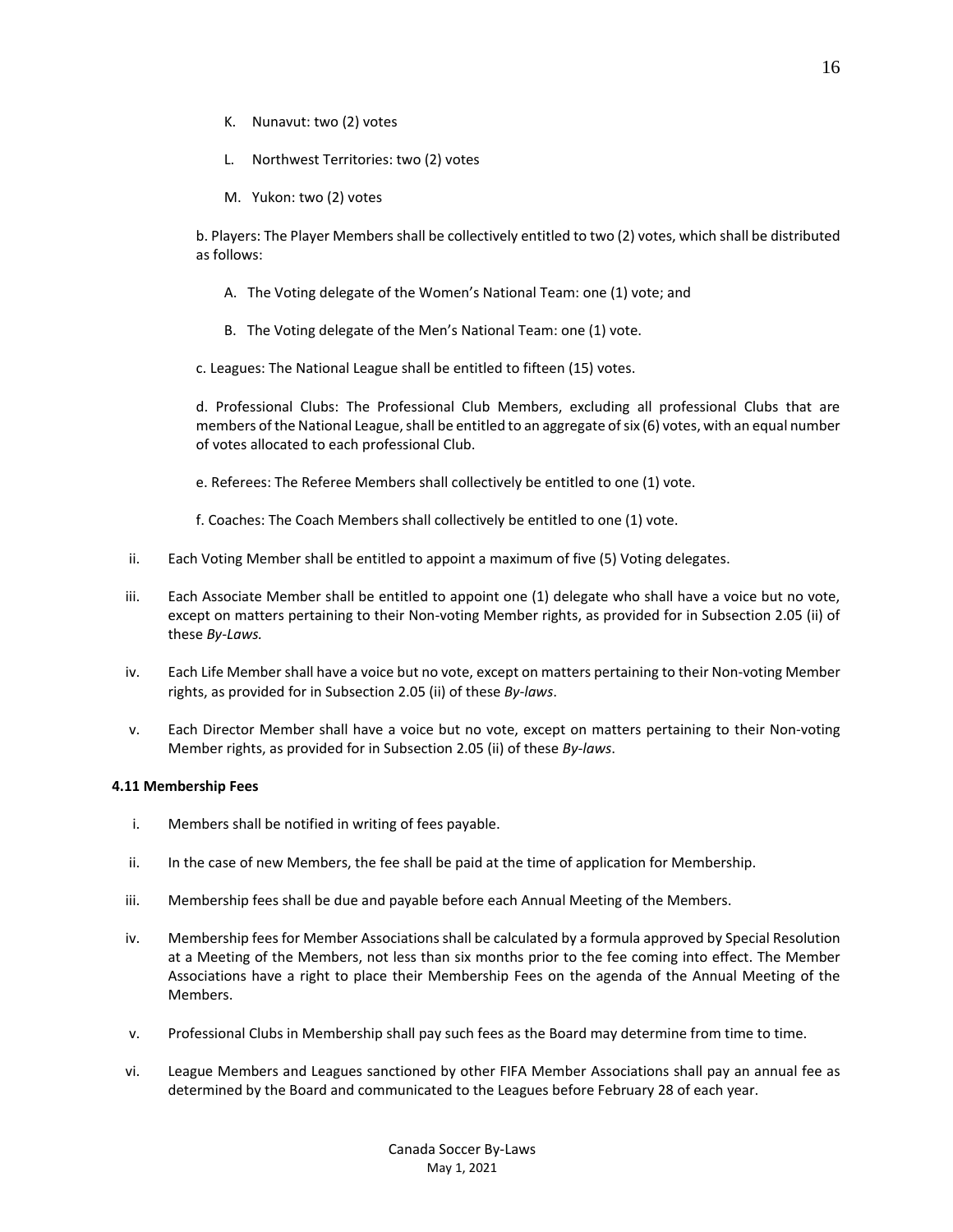- vii. Associate Members shall pay an annual fee as determined by the Board and communicated to the Associate Members before February 28 of each year.
- viii. Players, Referees, Coaches, Director Members and Life Members are not subject to membership fees.

## **SECTION 5 – MEMBER ASSOCIATIONS' PRESIDENTS' FORUM**

## **5.01 REPRESENTATION**

- i. Each of the Member Associations shall be represented at the Presidents' Forum by one (1) representative, who shall normally be the President of the Association that is represented. In the event that the representative is unable to attend a meeting of the Forum, an alternate member from the representative's Board of Directors may attend in the representative's place for that meeting.
- ii. A Forum representative may be removed by the Member Association that elected or appointed that person.

## **5.02 PURPOSE OF THE MEMBER ASSOCIATIONS' PRESIDENTS' FORUM**

- i. The Forum shall provide a venue for discussion and communication of the Member Associations among themselves and with the Board.
- ii. The Forum may not encroach on the responsibilities that are assigned to the Board in the *By-laws* and *Governance Policies*.
- iii. The purpose of the Forum shall be to:
	- a) Inform the Board of significant Membership issues, including the impact of Board decisions at the Membership level;
	- b) Communicate to the Board the strategic goals and priorities of the Member Associations;
	- c) Provide input and advice to the Board during the formulation and implementation of Canada Soccer's strategic plan;
	- d) Discuss proposed amendments to the *By-laws, Rules and Regulations, Code of Conduct and Ethics*  and *Disciplinary Code* and other proposals from Member Associations; and
	- e) Provide the Forum with information concerning the plans, priorities and decisions of the Board.

#### **5.03 MEETINGS OF THE MEMBER ASSOCIATIONS' PRESIDENTS' FORUM**

- i. The Forum shall be funded to meet face-to-face twice per year and may hold additional meetings via teleconference as needed. Special meetings of the Forum may be called by a vote of 1/4 of the Member Associations.
- ii. All Forum representatives and the President of Canada Soccer shall receive at least forty-five (45) days' notice of meetings of the Forum or at least fourteen (14) days' notice of a conference call and shall receive the meeting agenda and other relevant meeting materials no later than ten (10) days before the meeting.
- iii. The Chair of the Forum shall draw up the agenda for meetings based on submissions from the Members. Submissions must be forwarded to the Chair in writing at least fifteen (15) days before the date of the meeting.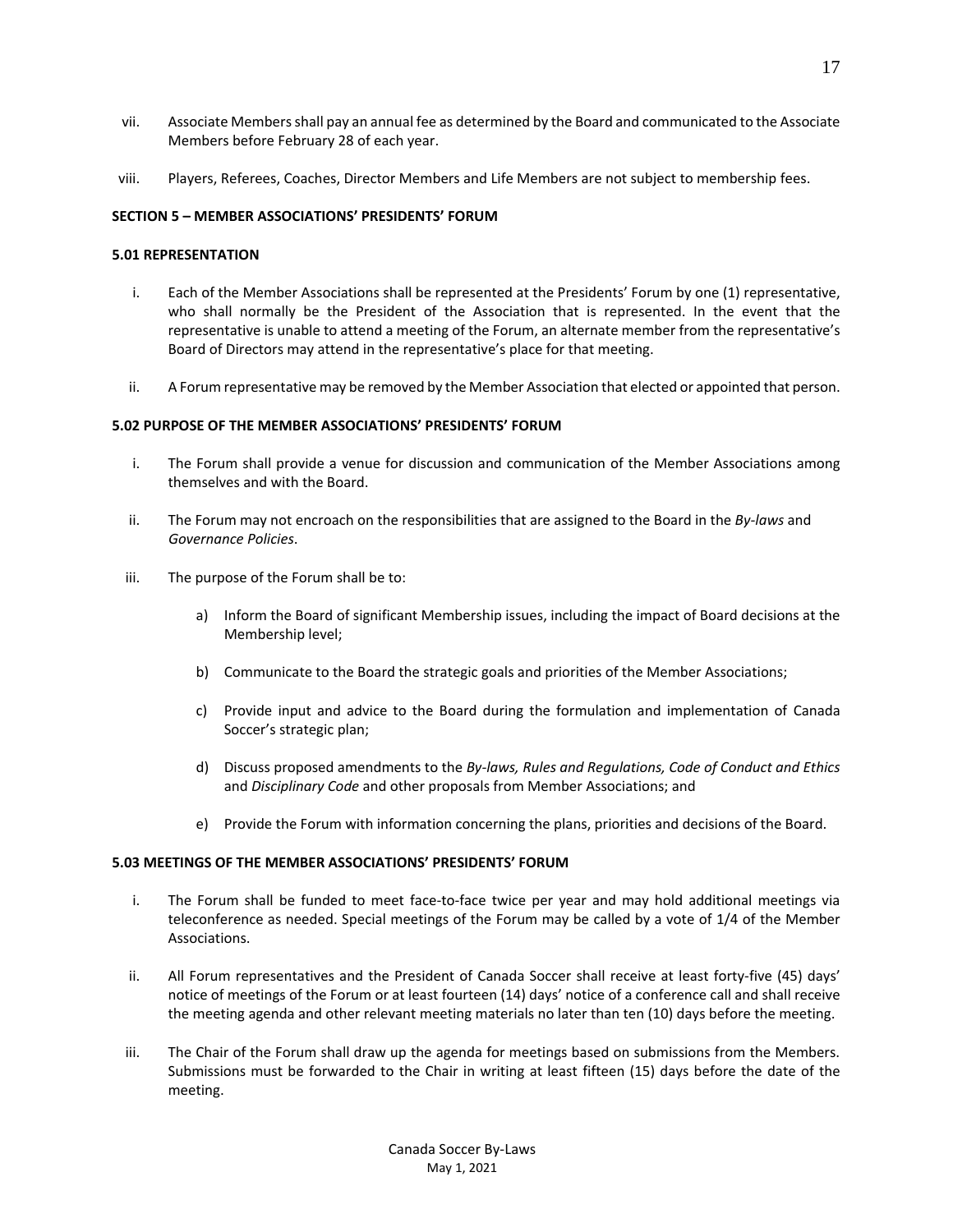#### **5.04 MEMBER ASSOCIATIONS' PRESIDENTS' FORUM PROCEDURES**

- i. The quorum for a meeting of the Forum shall be 2/3 of the designated representatives of each Member Association.
- ii. Representatives shall elect an individual to serve as Chair of the Forum. The Chair shall serve for a two-year term. If the Chair is unavailable, the representatives shall elect another Chair for that meeting.
- iii. When the Chair calls a vote, each Forum representative is entitled to one vote.
- iv. The Board and other guests may participate in meetings of the Forum as required but shall not be involved in voting.
- v. Minutes of all meetings of the Forum shall be taken by a staff member and shall be made available to the representatives and the Board within thirty (30) days of the meeting.

## **5.05 REPRESENTATIVE REMUNERATION**

- i. Forum representatives shall receive no remuneration from Canada Soccer either directly or indirectly for attending meetings of the Forum.
- ii. Canada Soccer shall reimburse Forum representatives for travel, accommodation and per diem expenses incurred while attending meetings of the Forum.

## **SECTION 6 – DIRECTORS**

#### **6.01 Number of Directors**

- i. The Board shall consist of fourteen (14) Directors, including two (2) Officers.
- ii. The Officers shall be the President and Vice President.
- iii. In addition to the President and Vice President, who shall be elected by the Voting Members, there shall be:
	- a) six (6) Directors elected by the Voting Members; and
	- b) six (6) Independent Directors elected by the Director Members and ratified by the Voting Members.

#### **6.02 Eligibility of Directors**

- i. The Voting Members shall elect six (6) Directors, one from each of six regions as follows: British Columbia/Yukon Territory; Alberta/Northwest Territories; Manitoba/Saskatchewan/Nunavut; Ontario; Quebec; and Nova Scotia/New Brunswick/Prince Edward Island/Newfoundland and Labrador.
- ii. The Voting Members shall ratify six (6) Independent Directors who have been elected by the Director Members.
- iii. An individual, if holding a position as a Director of a Member Association, or of one of its district or club members, at the time of his/her election as a Director, must resign from that position within ninety (90) days of the election.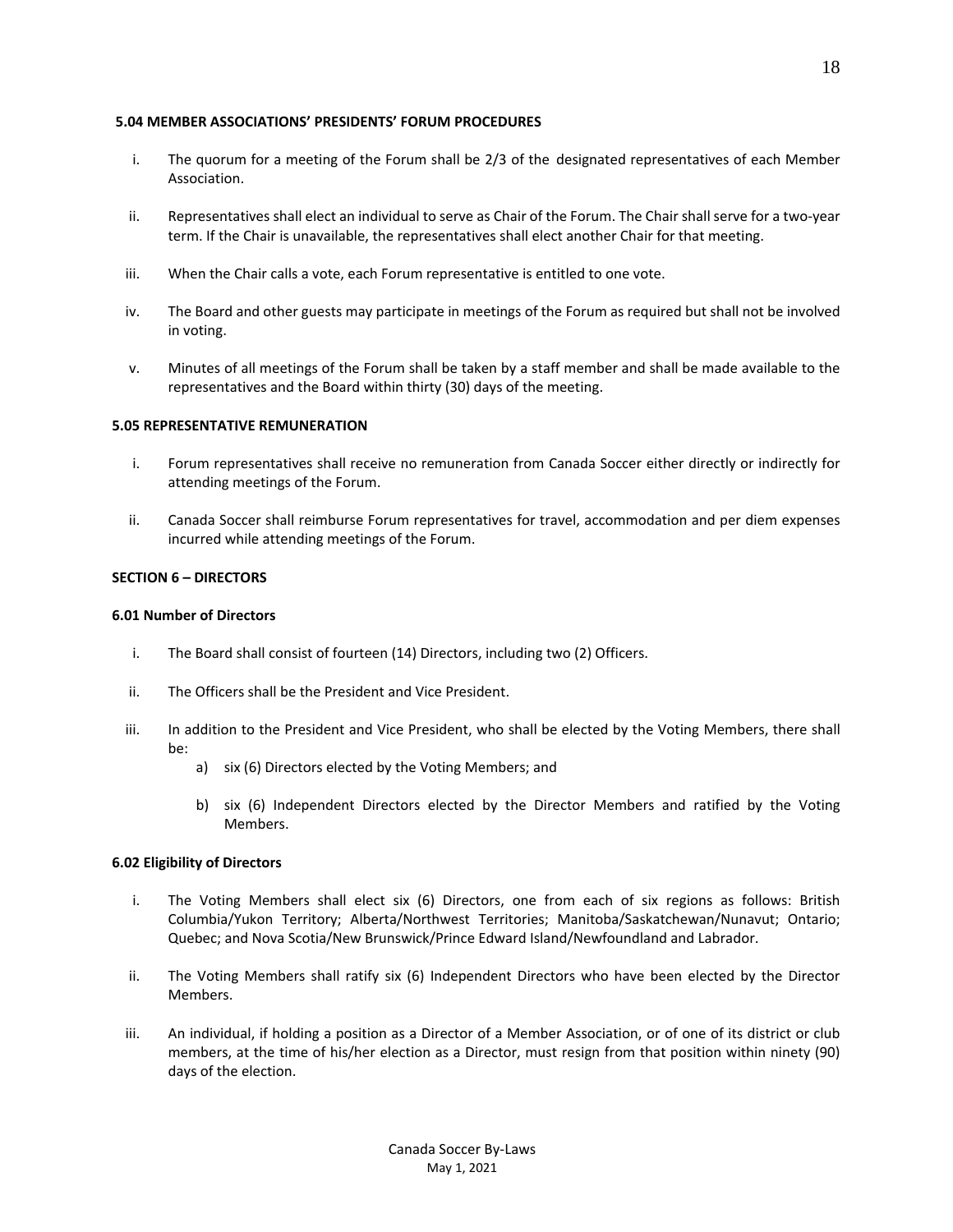- iv. The Board shall include: one (1) former Athlete (member of one of the National Teams; e.g., Senior, Youth, Para, Beach and/or Futsal).
- v. The Board shall include no less than four (4) Directors who identify as female and four (4) Directors who identify as male.
- vi. The following persons are disqualified from being a Director:
	- a) a person who is less than 18 years of age;
	- b) a person who has been declared incapable by a court in Canada or in another country;
	- c) a person who has the status of a bankrupt;
	- d) a person who has not met the requirements of Canada Soccer regarding the passing of a criminal record check or a vulnerable sector record check;
	- e) A person who is a paid employee of Canada Soccer, any of its Members, or any organization where a conflict of interest may exist;
	- f) A person who is a member of a Judicial Body of Canada Soccer.
	- g) A person who is a consultant or contractor for Canada Soccer, any of its Members, or any organization where a conflict of interest may exist;
	- h) A player who is under contract to any Professional Club or Semi-professional Club that is a Member of Canada Soccer or that is a Member of or affiliated with any of Canada Soccer's Members.

#### **6.03 Election and Term**

# **A. Terms of Office**

- i. The term of Director shall be three (3) years and shall expire at the end of the third year at the Annual Meeting of Members. The process for filling a vacancy when a Director does not complete their term is described in Subsection 6.04 of these *By-laws*.
- ii. Directors shall be eligible for re-election but shall serve for no more than three (3) terms; this requirement shall come into effect in May 2020. As a transitional measure, all existing Directors will be considered to have served one (1) term.
- iii. The term of the President shall be four (4) years and shall expire at the end of the fourth year at the Annual Meeting of the Members. The process for filing a vacancy when a President does not complete their term is described in Subsection 6.04 of these *By-laws*.
- iv. The President shall serve a maximum of two (2) four (4) year terms; this provision shall come into effect in May 2020. Previous terms served as Vice President or as a Director shall not be considered in determining the term limits of a President.
- v. The term of the Vice President shall be four (4) years and shall expire at the end of the fourth year at the Annual Meeting of the Members. The process for filling a vacancy when a Vice President does not complete their term is described in Subsection 6.04 of these *By-laws*. The term of a Vice President shall run from the midpoint of the President's term.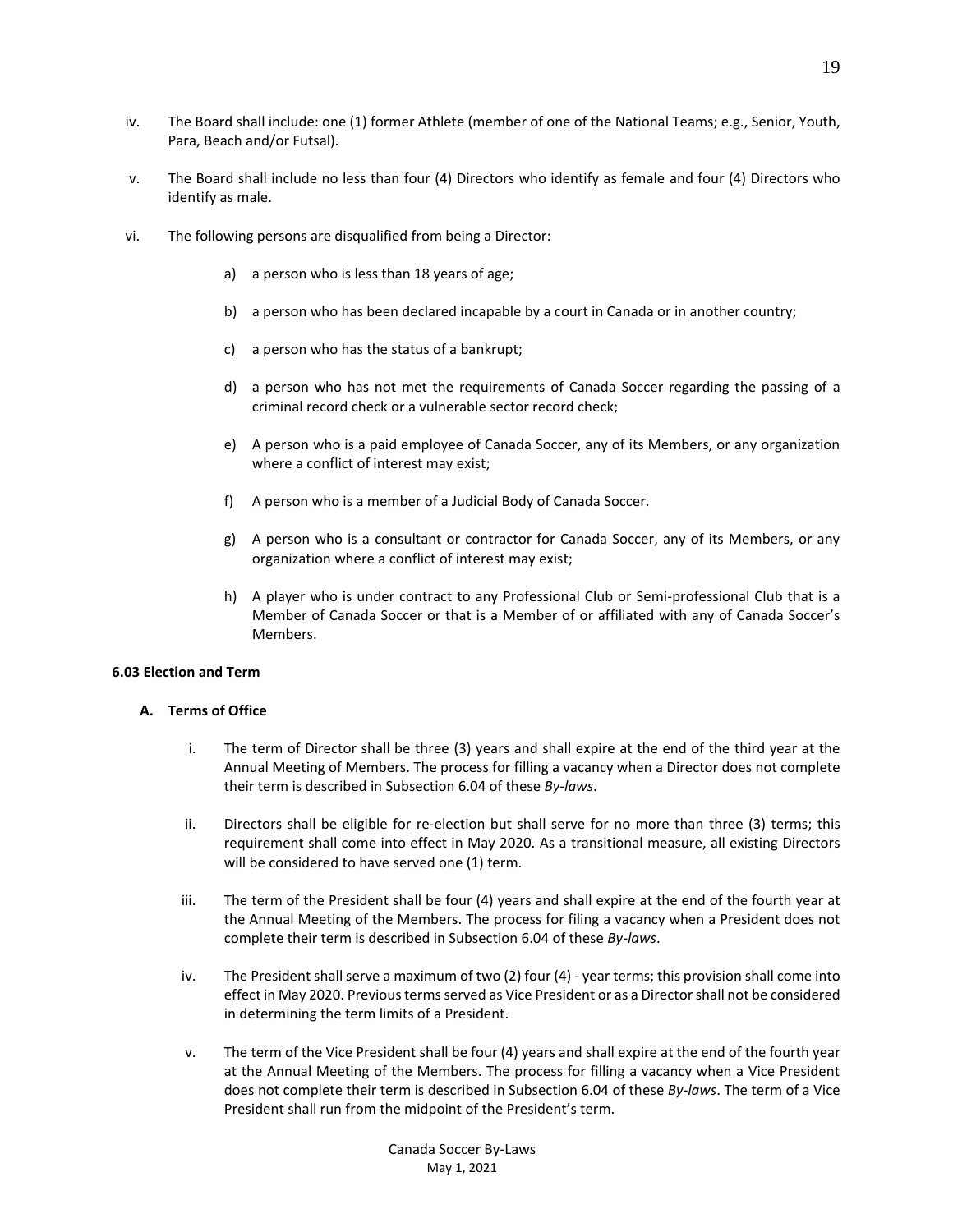vi. The Vice President shall serve a maximum of two (2) four (4) - year terms; this provision will come into effect in May 2022. Previous terms as a Director shall not be considered in determining the term limits of a Vice President.

## **B. Nominations for Director**

- i. Nominations for Director may be forwarded by any individual, organization, or Member, and there may be multiple candidates from any region. All such nominations shall require a proposer and a seconder and must be accompanied by a completed and signed nominations form and the other supporting documents requested by the Nominations Committee.
- ii. All nominations and the supporting documents must be submitted in writing to the Chair of the Nominations Committee by 31 January prior to the Annual Meeting of the Members.
- iii. Nominations from the floor at the Annual Meeting of the Members for any elected position shall not be permitted.

## **C. Election of Directors**

- i. At each Annual Meeting of the Members, the Voting Members shall elect two (2) Directors from the two (2) regions where the current Director's three-year term has expired.
- ii. Voting Members shall also elect additional Directors from any region where the Director did not complete their term. The following rules shall apply:
- a) The elected Director shall serve for the balance of the term;
- b) The elected Director shall be elected from the region previously represented by the Director who did not complete their term;
- iii. A candidate shall be declared elected upon receiving a majority of votes cast. If no candidate receives a majority support, the candidate receiving the lowest number of votes and any candidates receiving less than 15% of the votes shall be eliminated from the subsequent ballot until one (1) candidate receives a majority.
- iv. No later than 45 days in advance of the Annual Meeting of the Members, the Director Members shall elect two (2) Independent Directors to fill the positions of the Independent Directors whose terms have expired.
- v. Director Members shall also elect additional Independent Directors where an Independent Director did not complete their term. The candidate/s who are elected to the position of Independent Director shall serve for the balance of the term.
- vi. To be elected, a candidate for Independent Director must receive a majority of votes cast.
- vii. When the term of the current President ends, Voting Members shall elect one (1) individual to a four-year term as Director and President-elect. To be declared elected, a candidate for this position must receive a majority of the votes cast. If no candidate receives the support of a majority on any ballot, the candidate that obtains the lowest number of votes or less than 15% of the votes shall be eliminated from subsequent ballot until one candidate receives a majority. At the first Board meeting after the Annual Meeting of the Members, the Board shall appoint the Presidentelect to the Office of President by Ordinary Resolution.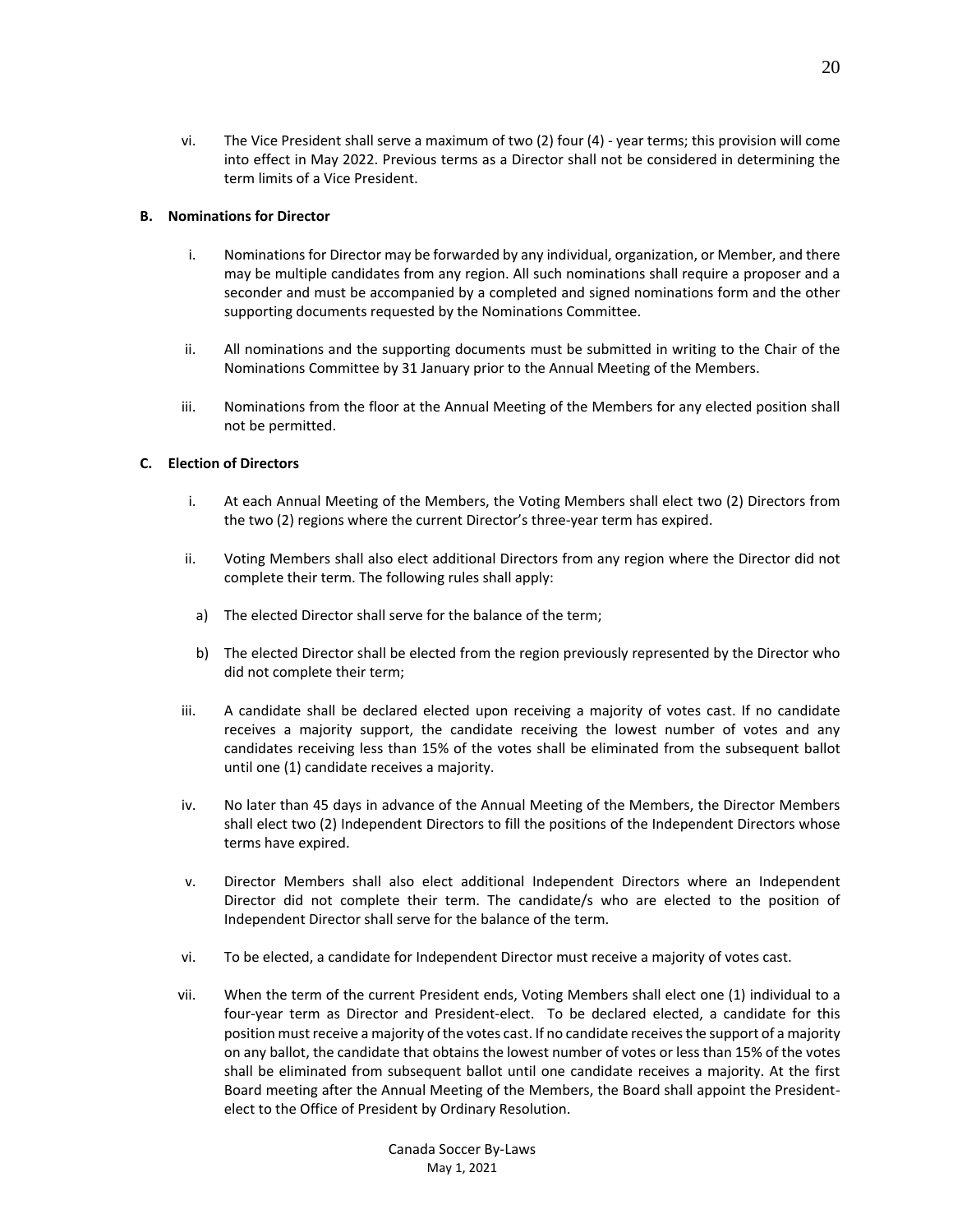viii. At the midpoint of the President's term, Voting Members shall elect one (1) individual as Director and Vice-President-elect. To be declared elected, a candidate for this position must receive a majority of the votes cast. If no candidate receives the support of a majority on any ballot, the candidate that obtains the lowest number of votes or less than 15% of the votes shall be eliminated from the subsequent ballot until one candidate receives a majority. At the first Board meeting after the Annual Meeting of the Members, the Board shall appoint the Vice President-elect to the Office of Vice-President by Ordinary Resolution.

## **D. Ratification of Independent Directors by Voting Members**

- i. At each Annual Meeting of the Members, the Voting Members shall ratify by Ordinary Resolution the election of the two (2) Independent Directors elected by the Director Members.
- ii. Voting Members shall also ratify by Ordinary Resolution the election of additional Independent Directors elected by the Director Members to replace Independent Directors who did not complete their term.

## **6.04 Vacancies and Removal of Directors**

- i. A Director ceases to hold office when:
	- a) the Director becomes disqualified under Subsection 6.02 v;
	- b) the Director resigns;
	- c) in the case of a Director who was elected by the Voting Members, an Ordinary Resolution is passed at a Meeting of the Members to remove the Director; in the case of a Director who was elected by the Director Members, a written resolution signed by all Director Members or an Ordinary Resolution is passed at a Meeting of the Director Members, to remove the Director;
	- d) the Director dies.
- ii. The resignation of a Director becomes effective at the time a written resignation is received by Canada Soccer or at the time specified in the resignation, whichever is later.
- iii. In the event that the Board is presented with an allegation of non-compliance by a Director with the *Code of Conduct and Ethics, the Disciplinary Code,* and/or *the Board Meeting Code of Conduct,* the Board shall refer the matter to the appropriate Judicial Body. The Director shall be advised in writing of the nature and extent of such allegations.
- iv. When the Board receives the Judicial Body's ruling, the following shall occur:
	- a) The Board shall advise the Director involved of the ruling in writing.
	- b) If the Judicial Body rules that the allegations are without grounds, the Board shall take no further action.
	- c) If the Judicial Body rules that the allegations are valid and that the Director should be removed: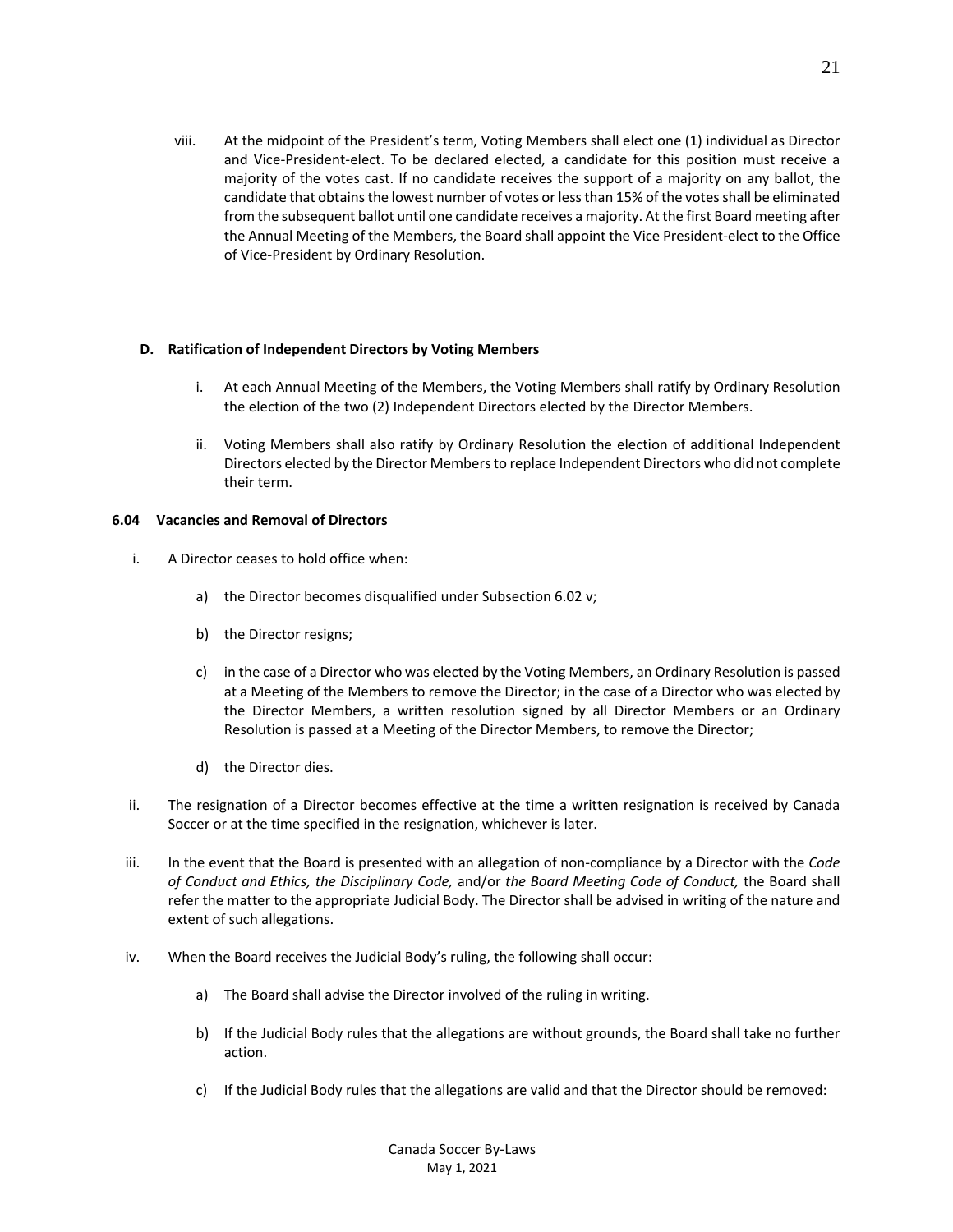- i. If the Director was previously elected by the Voting Members, the Board shall release the ruling of the Judicial Body to the Voting Members and temporarily remove the Director with immediate effect by Ordinary Resolution. The Director's removal must be confirmed by Ordinary Resolution at the next Annual Meeting of the Members.
- ii. If the Director was previously elected by the Director Members, the Director Members shall release the ruling of the Judicial Body to the Voting Members and temporarily remove the Director with immediate effect by Ordinary Resolution or by unanimous written resolution.
- d) If the Judicial Body determines that the allegations are valid and recommends any other action(s) pursuant to the *Disciplinary Code*, the Board shall implement these action(s) with immediate effect.
- v. Where a Director elected by the Voting Members changes his or her domicile during their term of office such that the regional requirements of these *By-Laws* are no longer met, that Director shall resign within sixty (60) days of that change.
- vi. When the President's position is declared vacated, the Vice President shall be appointed President by Ordinary Resolution of the Board and shall serve in that position on an acting basis until the next Annual Meeting of the Members. At that Meeting, the Voting Members shall elect an individual to the position of President-elect for the remainder of the unexpired term, and that person shall be appointed to the Office of President by the Board of Directors by Ordinary Resolution.
- vii. When the Vice President's position is declared vacated, or where the Vice President is appointed as President, a Director shall be appointed as the Vice President by Ordinary Resolution of the Board and shall serve in that position on an acting basis until the next Annual Meeting of the Members. At that Meeting, the Voting Members shall elect an individual to the position of Vice President-elect for the remainder of the unexpired term, and that person shall be appointed to the Office of Vice President by the Board of Directors by Ordinary Resolution.
- viii. When a Director's position becomes vacant, the following processes shall be followed:
	- a) When the Director was elected by the Voting Members, the Nominations Committee shall issue a call for nominations for the position. The individual shall be from the region of the previous Director and eligible for that position. Following consultation with the region, the Nominations Committee shall forward a list of candidates to the Board, and the Directors who have been elected by the Voting Members shall appoint one of the candidates to the position of Director. The elected Director shall serve in that position until the next Meeting of the Members. At that Meeting, the Voting Members shall elect an individual to that position for the remainder of the unexpired term.
	- b) When an Independent Director was elected by the Director Members and ratified by the Voting Members, the Nominations Committee shall issue a call for nominations for the position and shall forward a list of candidates to the Board. The Independent Directors shall elect one of the candidates to the position of Independent Director. Subject to ratification at the next Annual Meeting of the Members, the Independent Director who has been elected shall serve in that position for the remainder of the unexpired term.
- ix. At its discretion, if five (5) or fewer months remain before the Director's position can be filled, the Board may leave the Director's position vacant.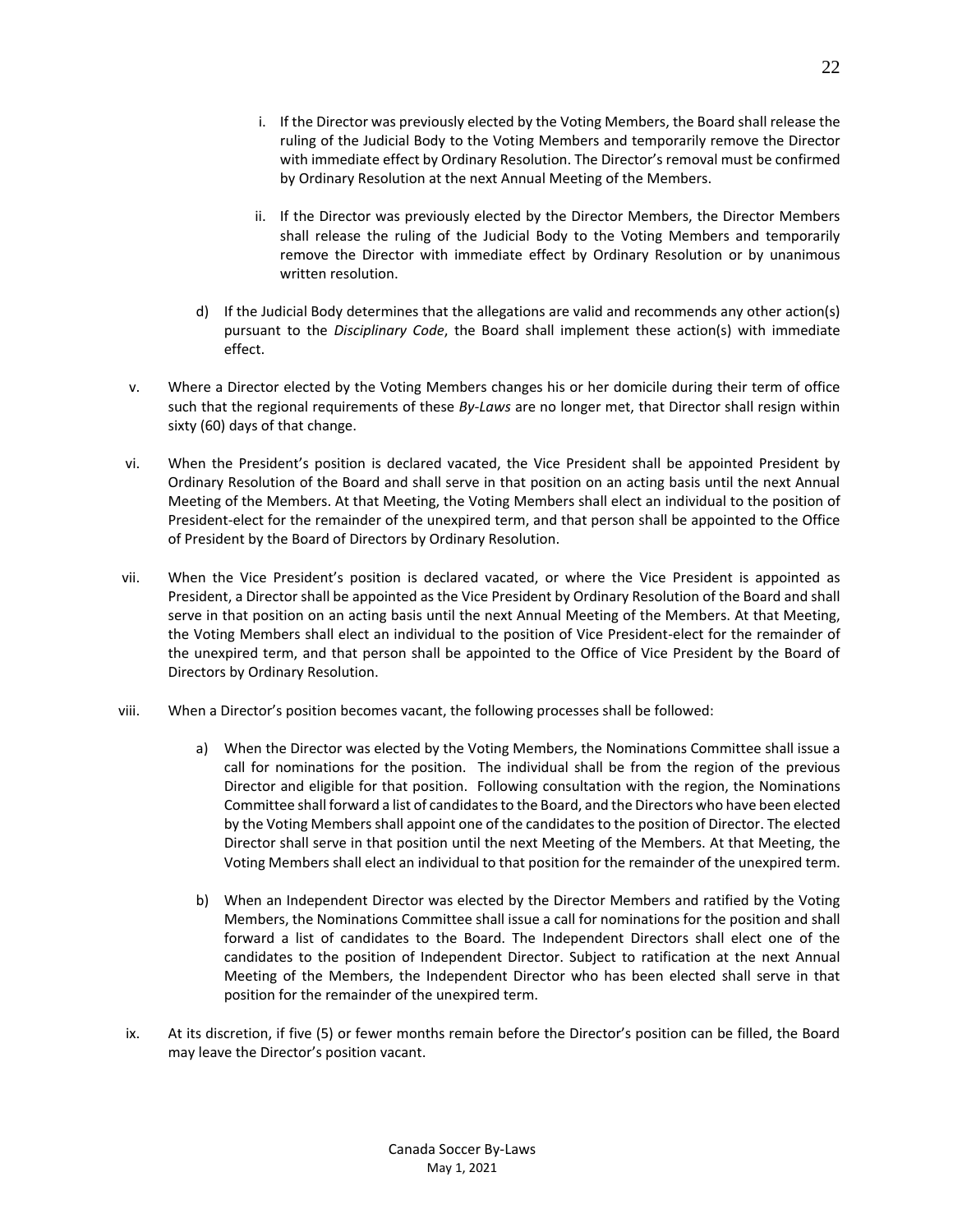## **6.05 Remuneration of Directors**

The Board cannot institute remuneration of Directors or Officers without the pre-approval of the Members and such approval must be given at a Special Meeting of the Members, called for that specific purpose.

## **6.06 Board Authority and Powers**

## **A. Authority of the Board**

In addition to the authority granted the Board elsewhere in these *By-laws*:

- i. The Board shall have authority over, and responsibility for, the conduct of the affairs of Canada Soccer, and is accountable for all decisions made by Canada Soccer;
- ii. The Board shall govern the affairs of Canada Soccer in accordance with the provisions of the *Bylaws*, *Rules and Regulations*, *Code of Conduct and Ethics, Disciplinary Code* and other policies of Canada Soccer;
- iii. The Board shall have the authority to delegate powers to Standing and Special Committees to assist it in carrying out its responsibilities;
- iv. The Board shall ensure compliance with the *By-laws*, *Rules and Regulations*, *Code of Conduct and Ethics, Disciplinary Code* and other policies of Canada Soccer, and with all applicable legal statutes and regulations;
- v. The Board shall have the authority to delegate tasks arising from its areas of responsibility to other bodies of Canada Soccer or to third parties.

# **B. Powers of the Board**

In addition to the powers granted to the Board elsewhere in these *By-laws*:

- i. The Board shall approve the appointments by the President of the Chairs and the members of the Standing and Special Committees in accordance with the applicable *Governance Polices* and as prescribed elsewhere in these *By-laws*.
- ii. Notwithstanding subsection 6.06 B (i), the members of the Nominations Committee shall appoint the Chair of the Committee.
- iii. The Board may establish Standing Committees as it deems necessary.
- iv. The Board may establish Special Committees to undertake a specific task or project that is to be completed within a defined period of time.
- v. The Board shall approve the terms of reference for all Standing and Special Committees of the Board.
- vi. The Board shall be responsible for the appointment, evaluation and dismissal of the General Secretary.
- vii. The Board shall recommend the appointment of an external recognized firm of independent certified public accountants to audit the annual financial statements of Canada Soccer.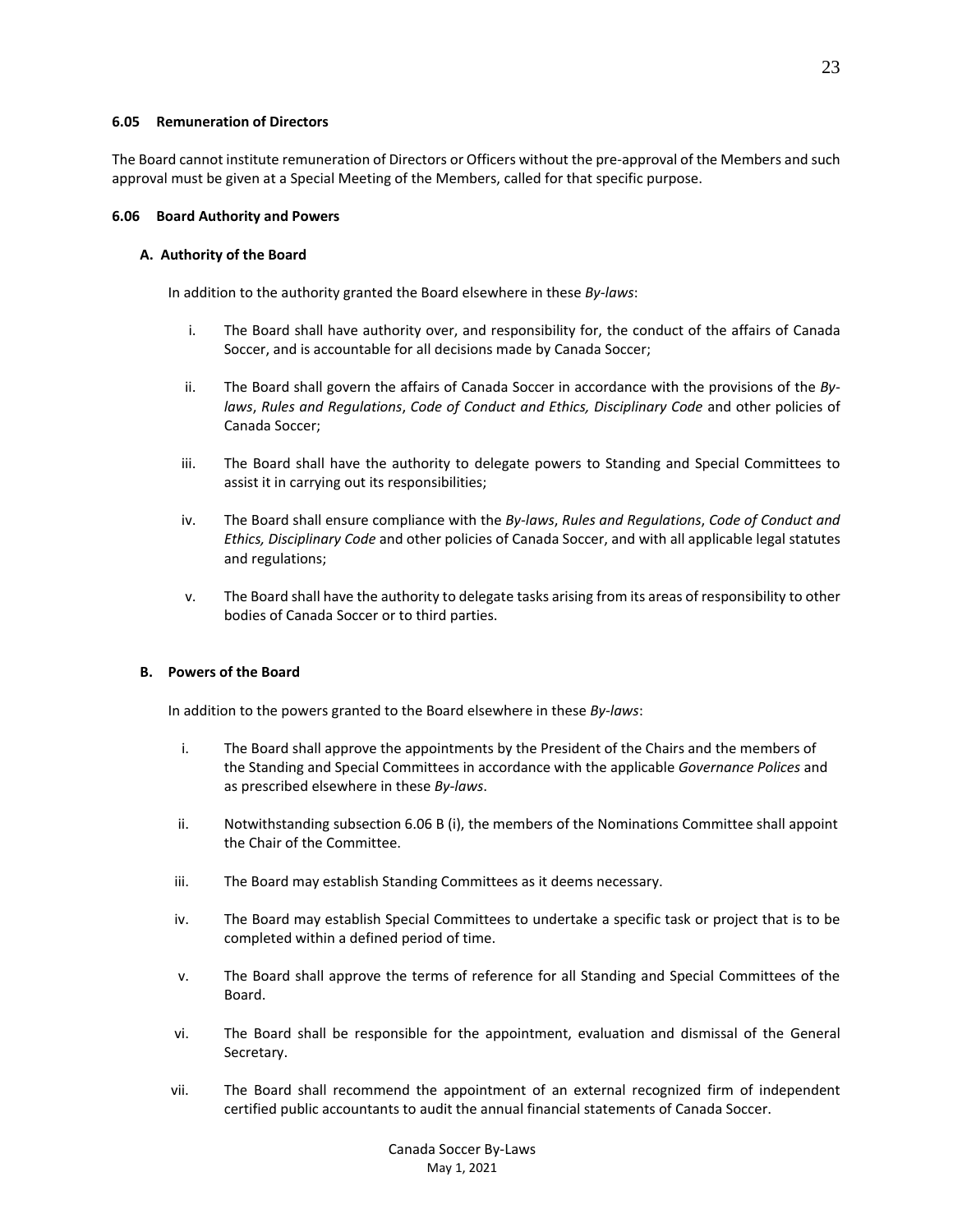viii. The Board shall cause to be kept all receipts, and records of credits, payments, assets and liabilities of Canada Soccer and all other matters necessary for showing the true state and condition of Canada Soccer, and the accounts shall be kept in such manner as the Board shall think fit and to the satisfaction of the auditor. The books of accounts shall be kept at such place or places as the Board shall determine and shall be open to the inspection by Members with the consent of the Board or by Ordinary Resolution of a Meeting of the Members.

## **6.07 Indemnity**

Every Officer, Director, or other official of Canada Soccer, shall be indemnified against all costs, losses, and expenses incurred in or about the discharge of their respective duties, except such as happens from their own respective willful neglects or defaults.

## **SECTION 7 - MEETINGS OF DIRECTORS**

#### **7.01 Calling of Meetings of the Board of Directors**

#### **A. Regular Meetings**

- i. The Board shall meet a minimum of three times per year.
- ii. Meetings of the Board shall be called by the President.

## **B. Special Meetings**

- i. Special meetings of the Board may be called by the President or by written request of a majority of the Directors; the request shall state the purpose of the meeting, at which no other business shall be transacted.
- ii. Special meetings of the Board requested by a majority of Directors must be held within twentyone (21) days of the request.
- iii. Under extraordinary circumstances, a Special Meeting of the Board may be called with a minimum of twenty-four (24) hours' notice.

#### **7.02 Notice of Meetings of the Board of Directors**

Notice of meetings of the Board shall be given to each Director at least fifteen (15) days in advance of the meeting, unless called in accordance with Subsection 7.01 (B) (ii) and (iii).

#### **7.03 Meetings of the Board of Directors**

# **A. Regular Meetings**

- i. The President shall set the agenda for regular meetings of the Board, in consultation with the General Secretary.
- ii. Notwithstanding 7.03 (a)(i) above, each Director shall be entitled to propose items for inclusion on the meeting agenda. Directors shall submit such items to the General Secretary at least ten (10) days before the meeting.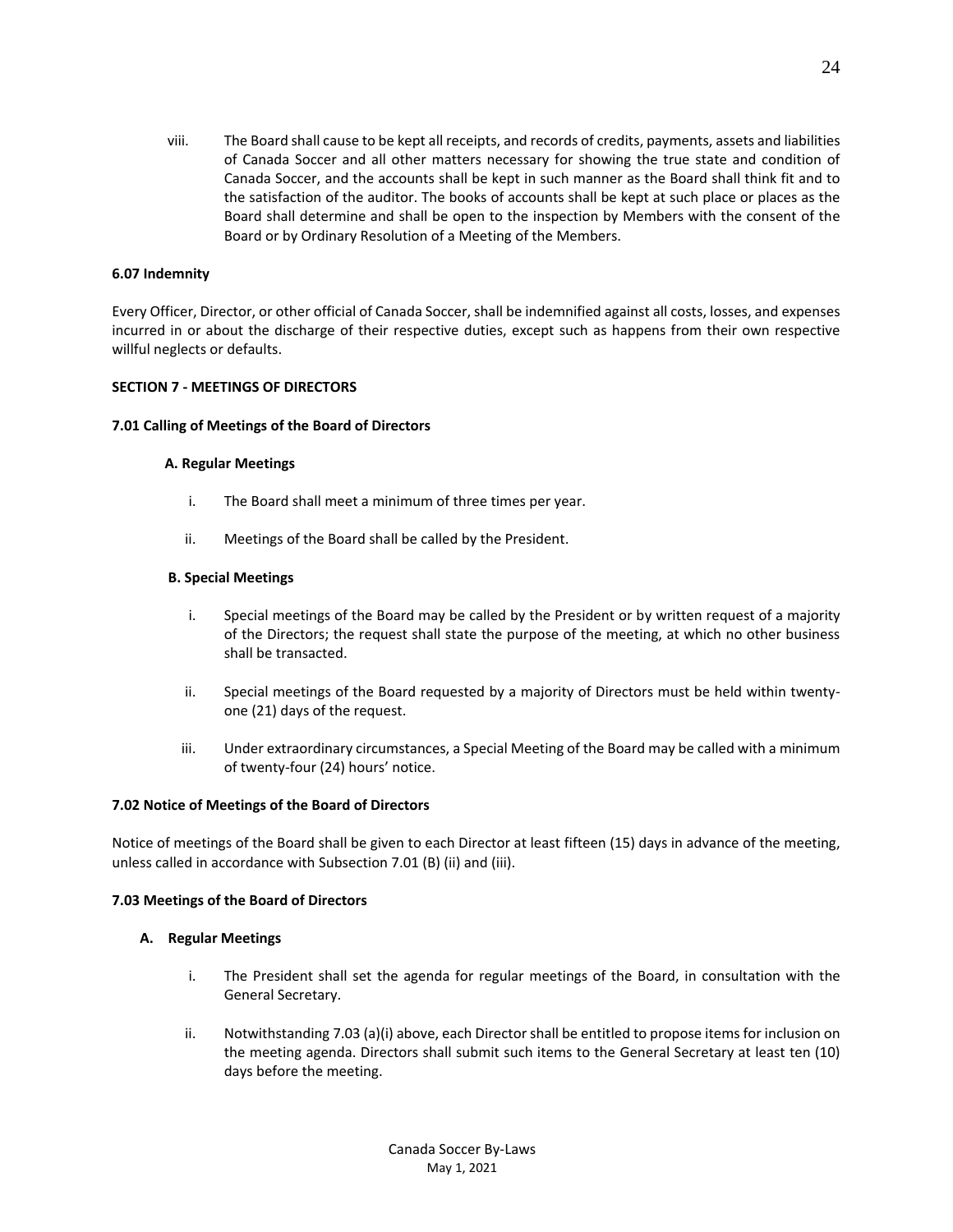- iii. Information provided by the Chairs of the Standing Committees and other Directors shall be forwarded to the General Secretary in time to be included with the Board meeting documents that are sent to the Directors.
- iv. The Board meeting agenda and supporting documents shall be sent to all Directors at least seven (7) days before the meeting.
- v. A majority of the Directors then in office shall constitute a quorum for the transaction of business.
- vi. Meetings of the Board shall be closed. The Board may, however, invite third parties to attend all or a part of the meeting. Such third parties shall not have voting rights, and shall have a voice only if the Board agrees.
- vii. The General Secretary shall take part in meetings of the Board and may speak on any matter but shall not have a vote. At the discretion of the chair of the meeting, the General Secretary may be present during in camera discussions.
- viii. The President shall chair meetings of the Board. In the President's absence, the Vice President shall serve as chair. If the Vice President is absent or unavailable, the Board shall designate a Director to serve as chair.
- ix. The rules of procedure for meetings of the Board shall be *Robert's Rules of Order*. Specific provisions in *Robert's Rules* shall be set aside if they contravene the *By-laws* of Canada Soccer or the *Act*.
- x. At meetings of the Board, all Directors shall have identical rights and responsibilities as Directors.
- xi. A Director must withdraw from the debate and from voting if there is any risk or possibility that the Director is in a conflict of interest. With rationale, any Director may ask any other Director to recuse himself/herself if the former believes that the latter is in a conflict of interest.
- xii. Decisions of the Board shall come into effect immediately unless the Board decides otherwise, and in which case this shall be recorded in the meeting minutes.
- xiii. Meetings of the Board may be conducted by telephone conference call, or by comparable means of electronic communication. A Director participating in such a meeting shall be taken to be present at the meeting.

# **B. Special Meetings**

- i. Special Meetings of the Board shall be conducted according to the procedures described in Subsection 7.03 (A) (v- xiii) of these *By-laws*.
- ii. Any motion presented at a Special Meeting of the Board called with a minimum of twenty-four (24) hours-notice shall pass only if supported by a minimum of eight (8) Directors.

# **7.04 Votes to Govern at Meetings of the Board of Directors**

i. Unless otherwise stipulated in the *Articles*, *By-laws* or the *Act*, every question that requires a vote at any Meeting of the Board of Directors shall be decided by an Ordinary Resolution. Abstentions are not counted as votes.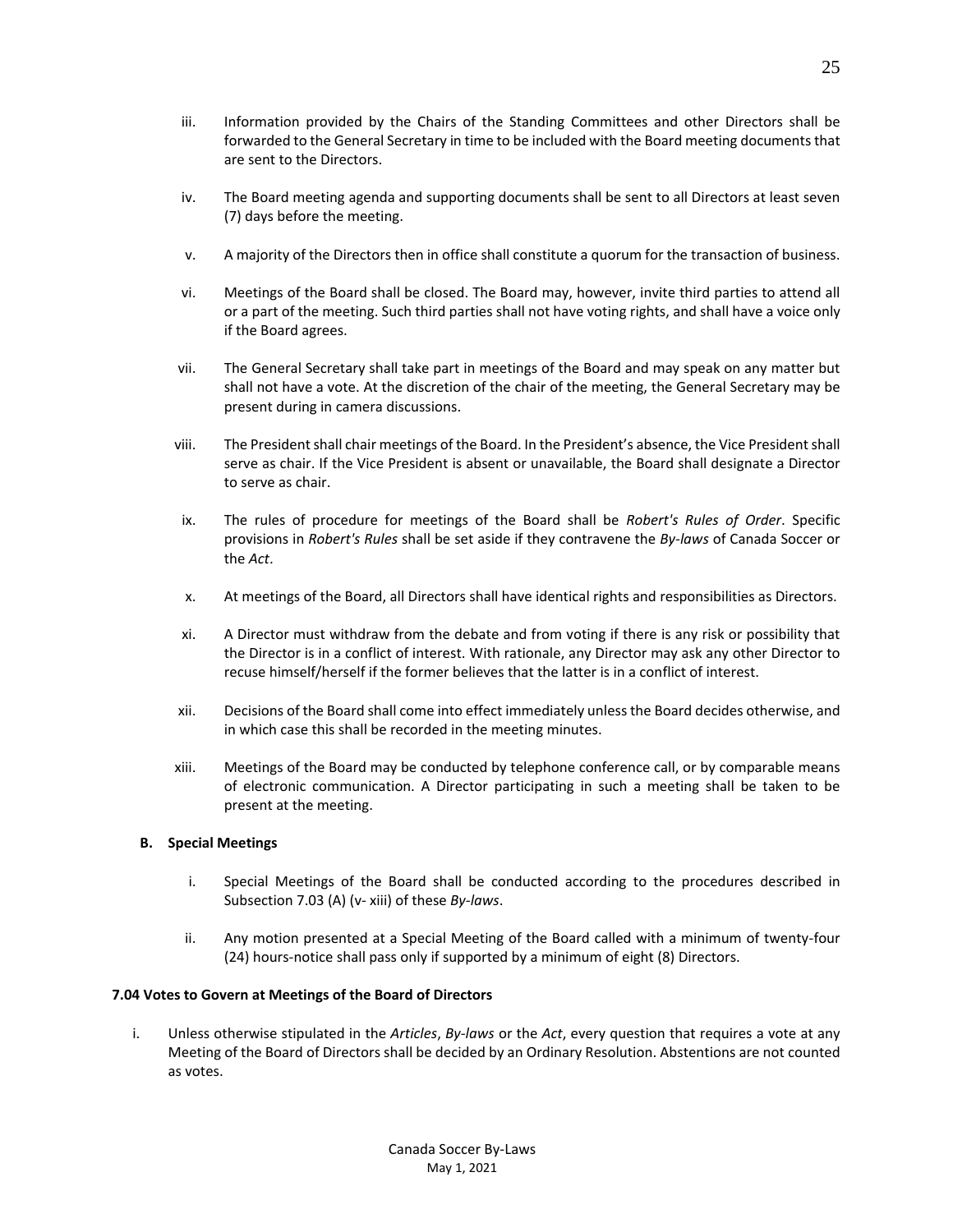- ii. Any decision that requires a vote shall be reached by a show of hands, except when a Director requests a roll call or a secret ballot.
- iii. At meetings of the Board, each Director shall have one vote, with the exception of the chair, who may vote only in the case of a tie.
- iv. At meetings of the Board, voting by proxy is not permitted.

#### **SECTION 8 - OFFICERS**

#### **8.01 Appointment of Officers**

- i. The President and the Vice President are the Officers of Canada Soccer and are appointed by the Board as described in Subsection 6.03 C of these *By-laws*.
- ii. The Board shall appoint the Officers, specify their duties, and, subject to the Act, may delegate to such Officers the power to manage the affairs of Canada Soccer.
- iii. A Director may be appointed to only one (1) Office of Canada Soccer at any one time

## **8.02 Duties of the Officers**

## **A. President**

- i. The President represents Canada Soccer and speaks for the Board, ensuring that Canada Soccer's mission, strategic direction, policies and values, as defined by the Board, are protected and advanced.
- ii. The President:
	- a) chairs meetings of the Board and Meetings of the Members of Canada Soccer;
	- b) ensures that decisions by the Board are implemented; and
	- c) represents Canada Soccer at meetings of FIFA, CONCACAF, other Confederations, and other international organizations, and seeks to maintain and develop good relations with these Associations/organizations and its Member organizations and government bodies.
- iii. The roles and responsibilities of the President are set out in full in the *Governance Policies*.

## **B. Vice President**

The Vice President shall perform the duties of the President in the event of the President's absence or inability to act, and any additional roles and responsibilities set out by the Board.

## **C. Other Officers**

The Board shall define the duties and powers of additional Officers in the *Governance Policies.*

## **8.03 Description of Offices**

The Board shall define the Offices and their terms of reference in the *Governance Policies.*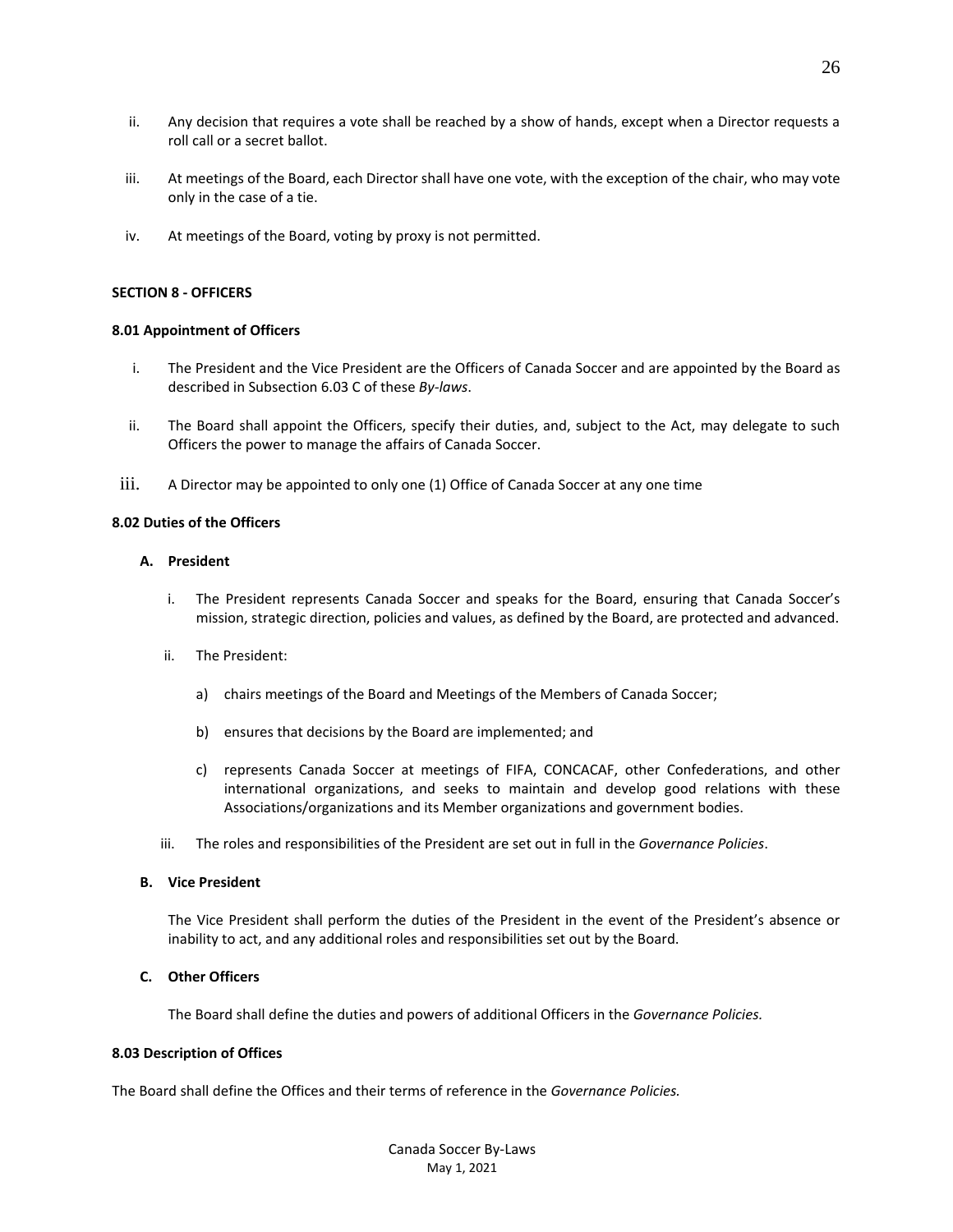#### **SECTION 9 – BOARD COMMITTEES**

#### **9.01 Standing Committees**

A full description of the role, responsibilities, composition, eligibility and procedures of the Standing Committees is provided in the *Governance Policies*. The Standing Committees shall include:

- i. Audit and Finance Committee
	- a) the Committee shall assist the Board in carrying out its financial oversight responsibilities, including meeting with the auditor, reviewing the budget before its presentation to the Board, and reviewing and making recommendations to the Board on reporting procedures, asset/investment management, and the financial position of Canada Soccer.
- ii. Nominations Committee
	- a) the Nominations Committee shall consist of five (5) members, including a chair. Two (2) of the Committee members shall be Directors and three (3), shall be independents. (An independent is defined here as a person who at the time of his/her appointment is not an Officer, Director or employee of Canada Soccer, or of any Member of Canada Soccer or their members.)
	- b) Independent members of the Nominations Committee shall serve for a term of up to three (3) years. Directors on the Committee shall serve for a term of up to two (2) years.
	- c) the President shall recommend to the Board the appointment of two (2) Directors to the Nominations Committee. Where a Director vacates their position on the Committee before completing their term, the President shall recommend a replacement to the Board.
	- d) the Nominations Committee shall nominate candidates for the Independent positions on the Committee, both when an Independent completes their term or vacates the position before completion. In both cases, the Board shall appoint a candidate who meets the following eligibility requirements:
		- at the time of appointment, is not an Officer, Director or employee of Canada Soccer or of a Member Association, or a member of a Judicial Body;
		- is resident in a Province/Territory in which no other member of the Committee resides; • where possible, is resident in a region other than those in which the other Committee members reside;
		- possesses particular identifiable competencies that will materially assist the Committee in performing its Board recruitment functions;

In the case where an Independent vacates the position before the end of their term, the replacement shall serve for the balance of the term.

# iii. Governance Committee

- a) the Committee shall assist the Board by developing, drafting, and reviewing the *By-laws*, *Rules and Regulations*, and policies of Canada Soccer in relation to the *FIFA Statutes* and *CONCACAF Statutes* and policies, and all legal and regulatory requirements.
- iv. Risk Management Committee

27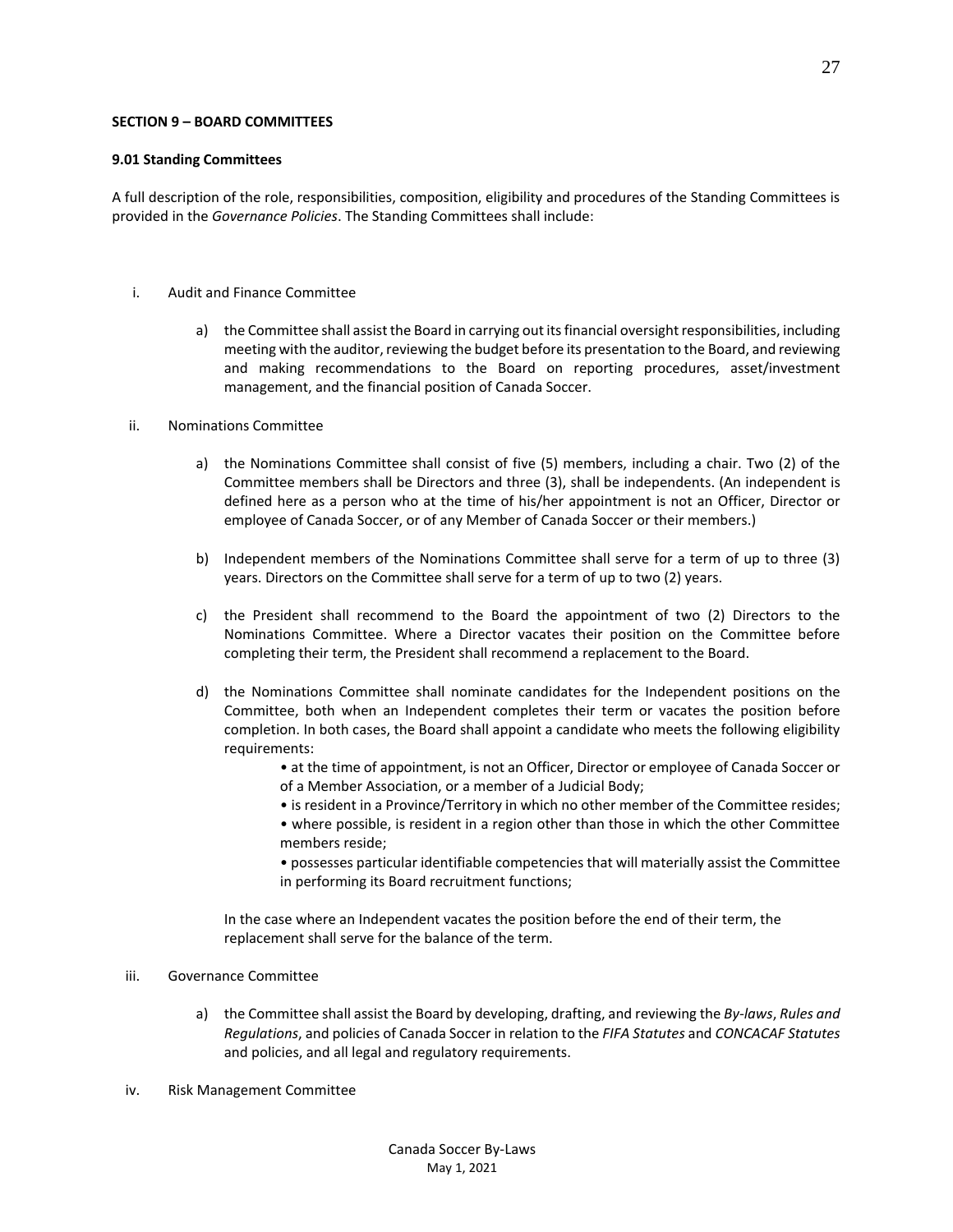- a) the Committee shall assist the Directors in fulfilling their duty of care with respect to the safety, security and integrity of the operations of Canada Soccer, and provide oversight and make policy recommendations regarding significant hazards and risks.
- v. Emergency Committee
	- **a)** the Committee shall exercise specified powers of the Board in critical emergency situations where it is impossible for the Board to be convened either in person or using teleconferencing or other comparable means of communication.

## **9.02 Special Committees**

- i. Special Committees shall be dissolved after they have completed their work.
- ii. The members of each Special Committee shall be appointed by the President with the approval of the majority of the Board.
- iii. Each Special Committee may propose to the Board changes to the Committee's terms of reference.
- iv. Members of Special Committees shall receive no remuneration from Canada Soccer, although Canada Soccer shall reimburse Committee Members for expenses incurred while attending Committee meetings and/or engaging in Committee business.

# **SECTION 10 – MANAGEMENT AND STAFF**

# **10.01 General Secretary**

- i. The General Secretary is the chief executive of Canada Soccer and shall be appointed by the Board.
- ii. The General Secretary shall be responsible for:
	- a) the implementation of decisions and policies approved by the Board and by the Membership at Meetings of the Members;
	- b) the appointment, evaluation and dismissal of all staff of Canada Soccer, with the exception of the Head Coaches of the senior National Teams;
	- c) recommendations to the Board on the appointment and dismissal of the Head Coaches of the senior National Teams;
	- d) leadership, coordination and oversight of the work of the General Secretariat;
	- e) staff support for meetings of the Board and its committees and Meetings of the Members;
	- f) managing and keeping the accounts of Canada Soccer;
	- g) ensuring that the minutes for the meetings of the Board and its committees, and of Meetings of the Members are compiled and kept;
	- h) the corporate affairs of Canada Soccer;
	- i) correspondence pertaining to administration of Canada Soccer; and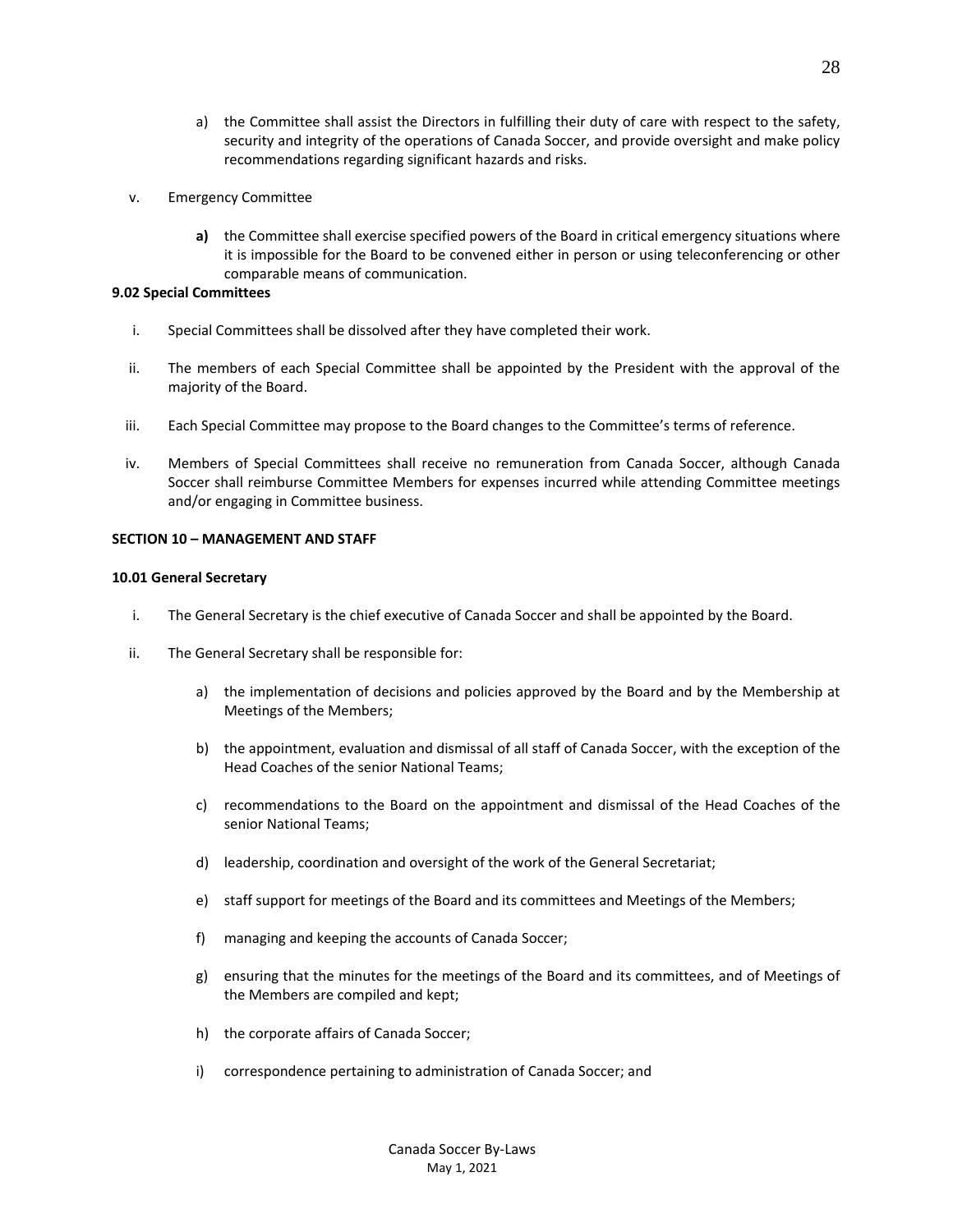j) communications and relationships with Members, FIFA, the Confederations, government agencies, partners and other stakeholders of Canada Soccer, external agencies, and the media.

## **10.02 General Secretariat**

- i. The General Secretariat shall carry out all of the administrative work of Canada Soccer under the direction of the General Secretary.
- ii. The General Secretary shall establish, maintain and staff the positions that form the General Secretariat, in accordance with the approved budget.
- iii. The Board and/or the General Secretary may bond employees of Canada Soccer as required.

## **10.03 Operational Committees**

- i. The General Secretary shall establish such Operational Committees that he/she deems necessary to facilitate the delivery of Canada Soccer's mission and strategic plan.
- ii. The General Secretary shall establish the terms of reference of the Operational Committees and shall appoint the chairs and members of such Committees. Operational Committees may include volunteers whose expertise provides assistance to the Committees in their work.
- iii. The Chairs of the Operational Committees shall report to the General Secretary.
- iv. No Director shall serve as a member of any Operational Committee.
- v. Members of Operational Committees, excepting staff, shall receive no remuneration from Canada Soccer, although they shall be reimbursed for expenses incurred while attending Committee meetings and/or engaging in Committee business.

#### **SECTION 11 – JUDICIAL BODIES**

- i. The Judicial Bodies of Canada Soccer are:
	- a) Disciplinary Committee
	- b) Appeal Committee
	- c) Ethics Committee
	- d) Players' Status Committee
- ii. Members of the Judicial Bodies shall meet the independence criteria as defined by the *Disciplinary Code*.
- iii. The Disciplinary, Appeal, Ethics and Players' Status Committees shall normally consist of three (3) members, one (1) of which shall serve as the Chair. In certain cases, the Chair may rule alone.
- iv. The Judicial Bodies shall be composed in such a way that the members together have the knowledge, abilities and specialist expertise that is necessary for the completion of their tasks.
- iv. The nominations of members of the Judicial Bodies shall take into account appropriate gender balance on the Judicial Bodies.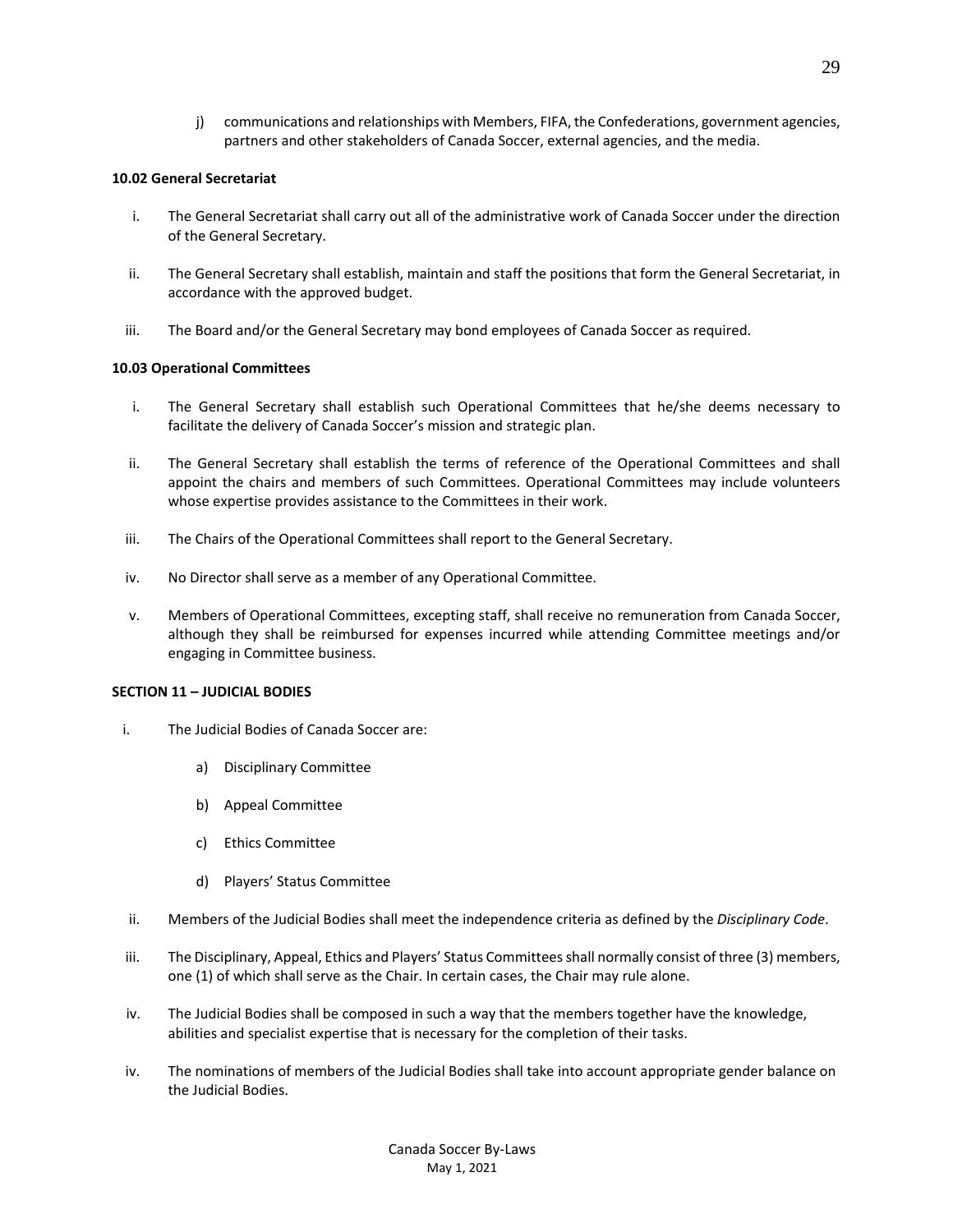- vi. The members of the Judicial Bodies shall be selected as follows:
	- a) No later than thirty (30) days before the Annual Meeting of the Members, the General Secretary shall forward to the Members the names of qualified individuals nominated to serve as members of the Judicial Bodies.
	- b) The members of the Judicial Bodies will be elected by the Voting Members by Ordinary Resolution at the Annual Meeting of the Members.
- vii. A member of the Judicial Body shall cease to hold office when:
	- a) the member resigns;
	- b) the member is incapacitated and no longer able to perform his functions.
	- c) at a Meeting of the Members, a Special Resolution to remove the member is approved; or
	- d) the member dies.
- viii. The resignation of a member of a Judicial Body becomes effective at the time when a written resignation is received by Canada Soccer or at the time specified in the resignation, whichever is later.
- ix. Disciplinary Committee:
	- a) The function of the Disciplinary Committee shall be set out in the Canada Soccer *Disciplinary Code*, which is based on the *FIFA Disciplinary Code*.
	- b) The Disciplinary Committee shall make decisions only when at least three (3) members are present. In certain cases, the chair may rule alone
	- c) The Disciplinary Committee may pronounce the sanctions described in the Canada Soccer *Disciplinary Code* on Member Associations, clubs, officials, and intermediaries and match agents.
- x. Appeal Committee
	- a) The function of the Appeal Committee shall be set out in the Canada Soccer *Disciplinary Code*, which is based on the *FIFA Disciplinary Code*.
	- b) The Appeal Committee shall make decisions only when at least three (3) members are present. In certain cases, the chair may rule alone.
	- c) The Appeal Committee is responsible for hearing appeals against decisions from the Disciplinary Committee, the Ethics Committee, and the appeal bodies of the Member Associations.
- xi. Ethics Committee
	- A. The function of the Ethics Committee shall be set out in the Canada Soccer *Disciplinary Code*, which is based on the *FIFA Disciplinary Code*.
- xii. Players' Status Committee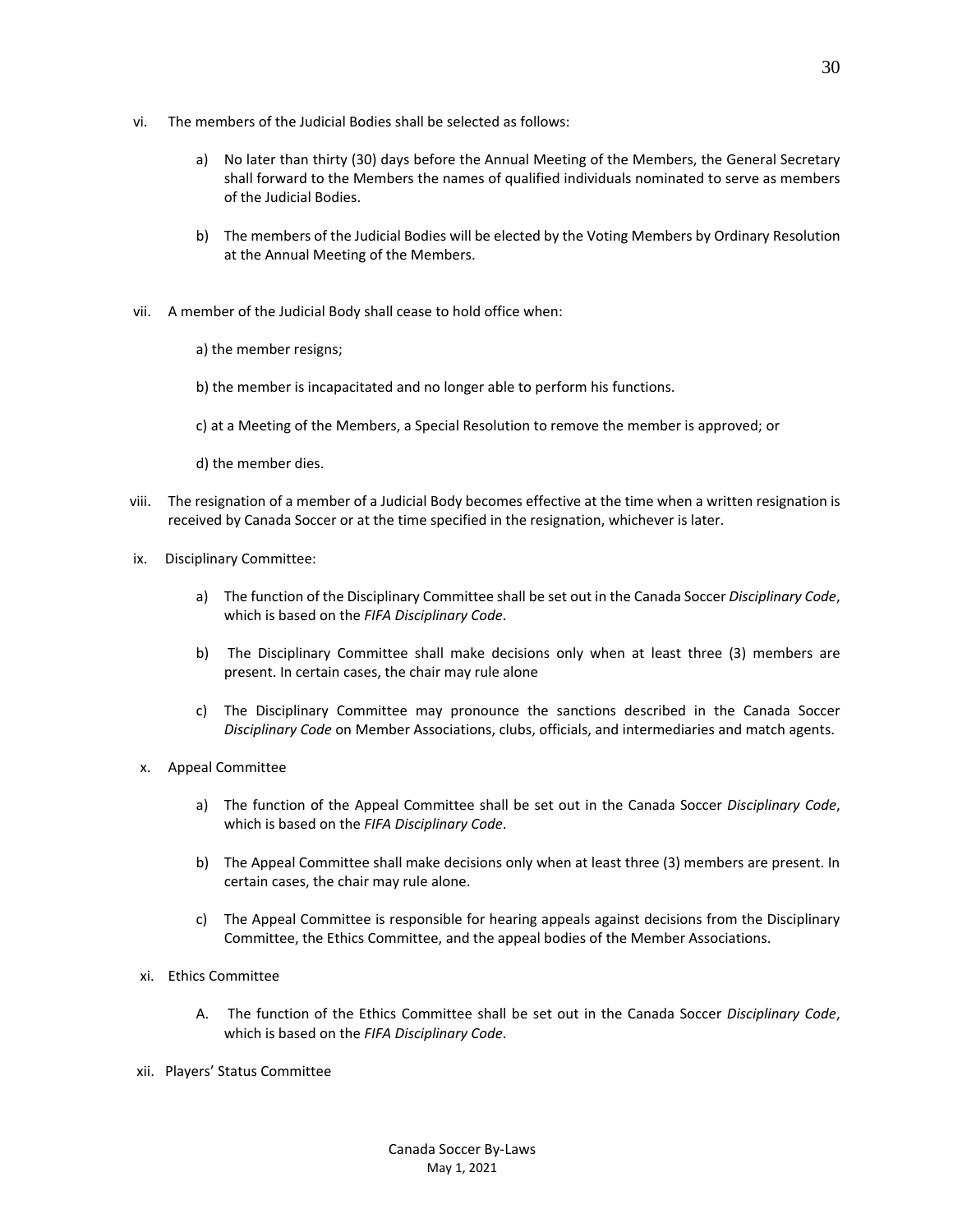a) The function of the Players' Status Committee shall be set out in the Canada Soccer *Disciplinary Code*, which is based on the *FIFA Disciplinary Code*.

# **SECTION 12 - DISPUTE RESOLUTION**

# 12.01 Mediation and Arbitration

- i. Canada Soccer and its Judicial Bodies shall have jurisdiction with respect to disputes between parties where the disputes involve Canada Soccer and its Members. FIFA shall have jurisdiction with respect to disputes between Canada Soccer and parties belonging to other FIFA Member Associations and/or Confederations.
- ii. In accordance with the relevant Articles of the *FIFA Statutes*, any appeal against a final and binding FIFA decision shall be heard by the Court of Arbitration for Sport (CAS) in Lausanne, Switzerland, with the exception of appeals on violations of the *IFAB Laws of the Game*.
- iii. In the event that a dispute or controversy among Canada Soccer and its Members, players, and/or officials arising out of or related to the *Articles, By-laws, Rules and Regulations, the Code of Conduct and Ethics, the Disciplinary Code* or policies of Canada Soccer, is not resolved between the parties, such disputes shall not be submitted to the ordinary courts of law. Instead of recourse to the courts, the parties to the dispute will give priority to arbitration by an independent and duly constituted arbitration tribunal recognized by Canada Soccer and the parties.
- iv. Upon invitation by both parties, Canada Soccer may agree to provide mediation/arbitration services to assist in resolving disputes without prejudice.
- v. All costs of the mediators appointed in accordance with this Section shall be borne equally by the parties to the dispute or the controversy.
- vi. All costs of the arbitrators appointed in accordance with this Section shall be borne in accordance with the applicable procedural rules and decisions of the arbitral tribunal in each individual case.
- vii. Canada Soccer shall ensure its full compliance and that of its Members, players, officials, match agents and intermediaries with any final decision of FIFA, the CAS, Canada Soccer and its Judicial Bodies, and the SDRCC.

# **SECTION 13 – DISSOLUTION**

# **13.01 Dissolution Requirements**

- i. Any decision relating to the dissolution of Canada Soccer requires the support of a Special Resolution of the Members of Canada Soccer, which must be obtained at an Annual Meeting of the Members or a Special Meeting of the Members convened specifically for that purpose.
- ii. If Canada Soccer is disbanded, its assets shall be transferred to Sport Canada until Canada Soccer is reestablished as a qualified donee. However, the Membership at an Annual Meeting of the Members or a Special Meeting of the Members may choose another qualified donee as the recipient for the assets on the basis of a Special Resolution.